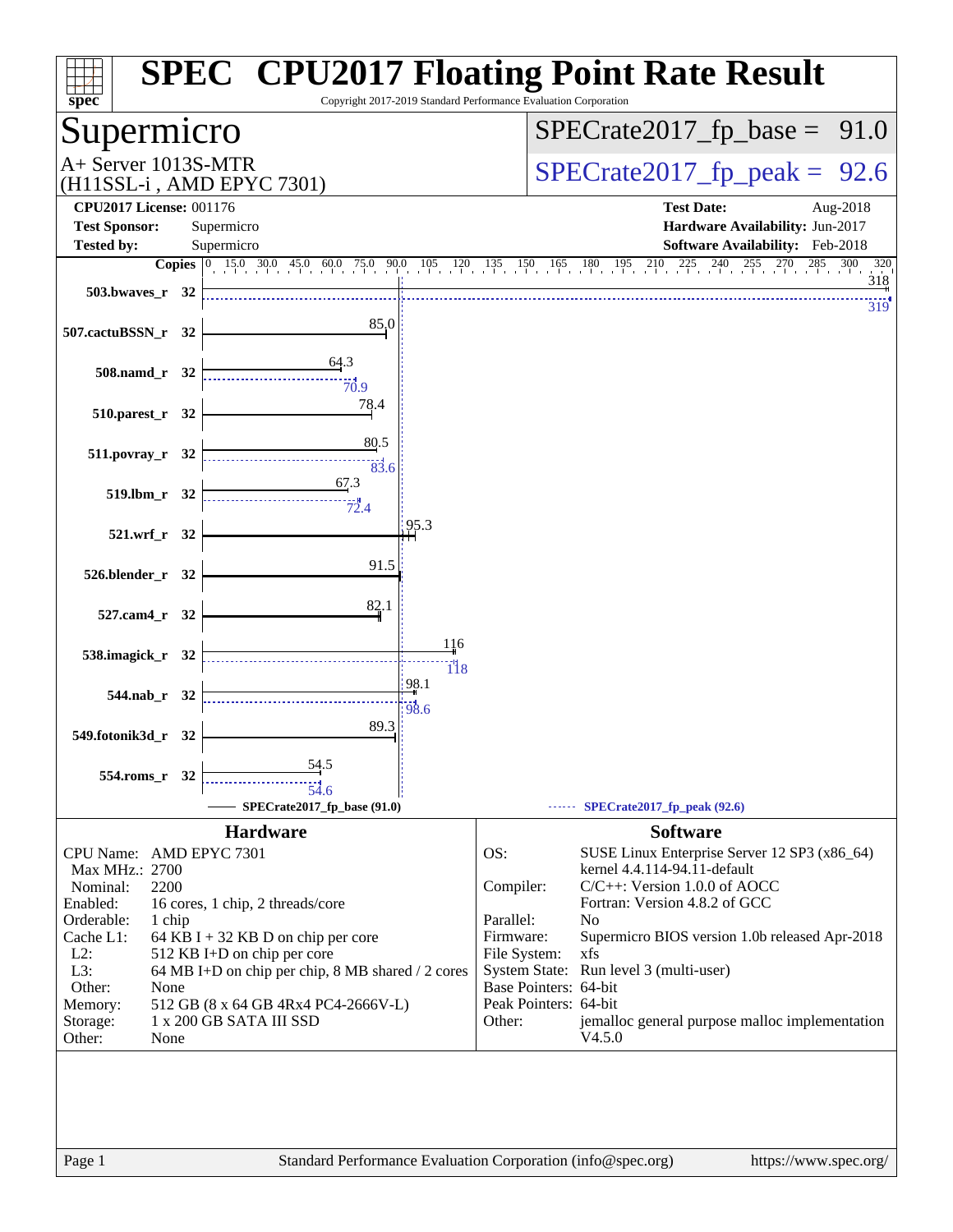

Copyright 2017-2019 Standard Performance Evaluation Corporation

# Supermicro

# $SPECTate2017_fp\_base = 91.0$

(H11SSL-i , AMD EPYC 7301)

 $A+$  Server 1013S-MTR<br>
(H11SSL-i AMD EPYC 7301) [SPECrate2017\\_fp\\_peak =](http://www.spec.org/auto/cpu2017/Docs/result-fields.html#SPECrate2017fppeak) 92.6

**[CPU2017 License:](http://www.spec.org/auto/cpu2017/Docs/result-fields.html#CPU2017License)** 001176 **[Test Date:](http://www.spec.org/auto/cpu2017/Docs/result-fields.html#TestDate)** Aug-2018 **[Test Sponsor:](http://www.spec.org/auto/cpu2017/Docs/result-fields.html#TestSponsor)** Supermicro **[Hardware Availability:](http://www.spec.org/auto/cpu2017/Docs/result-fields.html#HardwareAvailability)** Jun-2017 **[Tested by:](http://www.spec.org/auto/cpu2017/Docs/result-fields.html#Testedby)** Supermicro **[Software Availability:](http://www.spec.org/auto/cpu2017/Docs/result-fields.html#SoftwareAvailability)** Feb-2018

#### **[Results Table](http://www.spec.org/auto/cpu2017/Docs/result-fields.html#ResultsTable)**

|                  | <b>Base</b>                      |                |       |                |              | <b>Peak</b>    |            |               |                |              |                |              |                |              |
|------------------|----------------------------------|----------------|-------|----------------|--------------|----------------|------------|---------------|----------------|--------------|----------------|--------------|----------------|--------------|
| <b>Benchmark</b> | <b>Copies</b>                    | <b>Seconds</b> | Ratio | <b>Seconds</b> | <b>Ratio</b> | <b>Seconds</b> | Ratio      | <b>Copies</b> | <b>Seconds</b> | <b>Ratio</b> | <b>Seconds</b> | <b>Ratio</b> | <b>Seconds</b> | <b>Ratio</b> |
| 503.bwaves_r     | 32                               | <b>1010</b>    | 318   | 1013           | 317          | 1009           | 318        | 32            | 1008           | 318          | 1006           | 319          | 1007           | <u>319</u>   |
| 507.cactuBSSN r  | 32                               | 476            | 85.1  | 478            | 84.7         | 477            | 85.0       | 32            | 476            | 85.1         | 478            | 84.7         | 477            | 85.0         |
| $508$ .namd $r$  | 32                               | 473            | 64.3  | 476            | 63.9         | 473            | 64.3       | 32            | 429            | 70.9         | 430            | 70.7         | 428            | 71.0         |
| 510.parest_r     | 32                               | 1067           | 78.4  | 1067           | 78.5         | 1068           | 78.4       | 32            | 1067           | 78.4         | 1067           | 78.5         | 1068           | 78.4         |
| 511.povray_r     | 32                               | 929            | 80.5  | 928            | 80.5         | 926            | 80.7       | 32            | 893            | 83.6         | 892            | 83.8         | 895            | 83.5         |
| 519.lbm r        | 32                               | 501            | 67.3  | 500            | 67.4         | 502            | 67.2       | 32            | 463            | 72.9         | 469            | 71.9         | 466            | 72.4         |
| $521$ .wrf r     | 32                               | 727            | 98.6  | 772            | 92.8         | 752            | 95.3       | 32            | 727            | 98.6         | 772            | 92.8         | 752            | 95.3         |
| 526.blender r    | 32                               | 532            | 91.6  | 533            | 91.5         | 534            | 91.3       | 32            | 532            | 91.6         | 533            | 91.5         | 534            | 91.3         |
| 527.cam4 r       | 32                               | 678            | 82.5  | 688            | 81.3         | 682            | 82.1       | 32            | 678            | 82.5         | 688            | 81.3         | 682            | 82.1         |
| 538.imagick_r    | 32                               | 687            | 116   | 680            | 117          | 684            | <b>116</b> | 32            | 683            | 117          | 674            | <b>118</b>   | 674            | 118          |
| $544$ .nab r     | 32                               | 545            | 98.8  | 551            | 97.7         | 549            | 98.1       | 32            | 548            | 98.3         | 546            | 98.6         | 545            | 98.9         |
| 549.fotonik3d r  | 32                               | 1401           | 89.0  | 1397           | 89.3         | 1397           | 89.3       | 32            | 1401           | 89.0         | 1397           | 89.3         | 1397           | 89.3         |
| $554$ .roms r    | 32                               | 928            | 54.8  | 934            | 54.5         | 932            | 54.5       | 32            | 935            | 54.4         | 931            | 54.6         | 930            | 54.7         |
|                  | $SPECrate2017$ fp base =<br>91.0 |                |       |                |              |                |            |               |                |              |                |              |                |              |

**[SPECrate2017\\_fp\\_peak =](http://www.spec.org/auto/cpu2017/Docs/result-fields.html#SPECrate2017fppeak) 92.6**

Results appear in the [order in which they were run.](http://www.spec.org/auto/cpu2017/Docs/result-fields.html#RunOrder) Bold underlined text [indicates a median measurement.](http://www.spec.org/auto/cpu2017/Docs/result-fields.html#Median)

#### **[Submit Notes](http://www.spec.org/auto/cpu2017/Docs/result-fields.html#SubmitNotes)**

The config file option 'submit' was used. 'numactl' was used to bind copies to the cores. See the configuration file for details.

### **[Operating System Notes](http://www.spec.org/auto/cpu2017/Docs/result-fields.html#OperatingSystemNotes)**

'ulimit -s unlimited' was used to set environment stack size 'ulimit -l 2097152' was used to set environment locked pages in memory limit

runspec command invoked through numactl i.e.: numactl --interleave=all runspec <etc>

Set dirty ratio=8 to limit dirty cache to 8% of memory Set swappiness=1 to swap only if necessary Set zone\_reclaim\_mode=1 to free local node memory and avoid remote memory sync then drop\_caches=3 to reset caches before invoking runcpu

dirty\_ratio, swappiness, zone\_reclaim\_mode and drop\_caches were all set using privileged echo (e.g. echo 1 > /proc/sys/vm/swappiness).

Transparent huge pages were enabled for this run (OS default)

Huge pages were not configured for this run.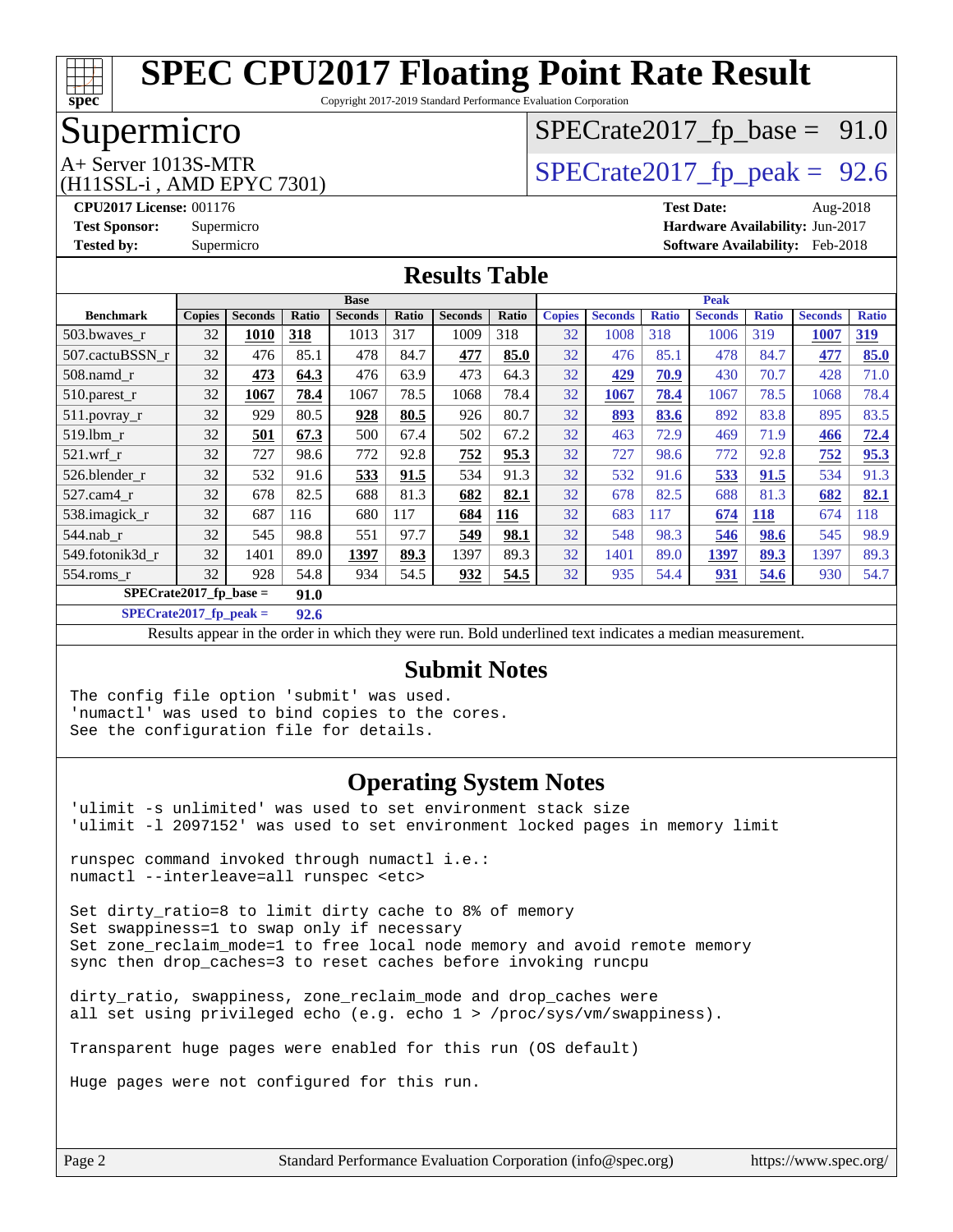

Copyright 2017-2019 Standard Performance Evaluation Corporation

### Supermicro

 $SPECTate2017_fp\_base = 91.0$ 

(H11SSL-i , AMD EPYC 7301)

A+ Server 1013S-MTR<br>(H11SSL in AMD EPVC 7301) [SPECrate2017\\_fp\\_peak =](http://www.spec.org/auto/cpu2017/Docs/result-fields.html#SPECrate2017fppeak) 92.6

**[Tested by:](http://www.spec.org/auto/cpu2017/Docs/result-fields.html#Testedby)** Supermicro **[Software Availability:](http://www.spec.org/auto/cpu2017/Docs/result-fields.html#SoftwareAvailability)** Feb-2018

**[CPU2017 License:](http://www.spec.org/auto/cpu2017/Docs/result-fields.html#CPU2017License)** 001176 **[Test Date:](http://www.spec.org/auto/cpu2017/Docs/result-fields.html#TestDate)** Aug-2018 **[Test Sponsor:](http://www.spec.org/auto/cpu2017/Docs/result-fields.html#TestSponsor)** Supermicro **[Hardware Availability:](http://www.spec.org/auto/cpu2017/Docs/result-fields.html#HardwareAvailability)** Jun-2017

### **[General Notes](http://www.spec.org/auto/cpu2017/Docs/result-fields.html#GeneralNotes)**

Environment variables set by runcpu before the start of the run: LD\_LIBRARY\_PATH = "/home/cpu2017/amd1704-rate-libs-revC/64;/home/cpu2017/amd1704-rate-libs-revC/32:" MALLOC\_CONF = "lg\_chunk:28"

The AMD64 AOCC Compiler Suite is available at <http://developer.amd.com/amd-aocc/>

The AOCC Gold Linker plugin was installed and used for the link stage.

The AOCC Fortran Plugin version 1.0 was used to leverage AOCC optimizers with gfortran. It is available here: <http://developer.amd.com/amd-aocc/> Binaries were compiled on a system with 2x AMD EPYC 7601 CPU + 512GB Memory using RHEL 7.4

jemalloc, a general purpose malloc implementation, was obtained at <https://github.com/jemalloc/jemalloc/releases/download/4.5.0/jemalloc-4.5.0.tar.bz2> jemalloc was built with GCC v4.8.5 in RHEL v7.2 under default conditions. jemalloc uses environment variable MALLOC\_CONF with values narenas and lg\_chunk: narenas: sets the maximum number of arenas to use for automatic multiplexing of threads and arenas. lg\_chunk: set the virtual memory chunk size (log base 2). For example,

lg\_chunk:21 sets the default chunk size to 2^21 = 2MiB.

NA: The test sponsor attests, as of date of publication, that CVE-2017-5754 (Meltdown) is mitigated in the system as tested and documented. Yes: The test sponsor attests, as of date of publication, that CVE-2017-5753 (Spectre variant 1) is mitigated in the system as tested and documented. Yes: The test sponsor attests, as of date of publication, that CVE-2017-5715 (Spectre variant 2) is mitigated in the system as tested and documented.

### **[Platform Notes](http://www.spec.org/auto/cpu2017/Docs/result-fields.html#PlatformNotes)**

BIOS Settings: Determinism Slider = Power Sysinfo program /home/cpu2017/bin/sysinfo Rev: r5797 of 2017-06-14 96c45e4568ad54c135fd618bcc091c0f running on linux-pm02 Sat Aug 4 02:38:48 2018

 SUT (System Under Test) info as seen by some common utilities. For more information on this section, see <https://www.spec.org/cpu2017/Docs/config.html#sysinfo>

 From /proc/cpuinfo model name : AMD EPYC 7301 16-Core Processor 1 "physical id"s (chips) 32 "processors"

**(Continued on next page)**

Page 3 Standard Performance Evaluation Corporation [\(info@spec.org\)](mailto:info@spec.org) <https://www.spec.org/>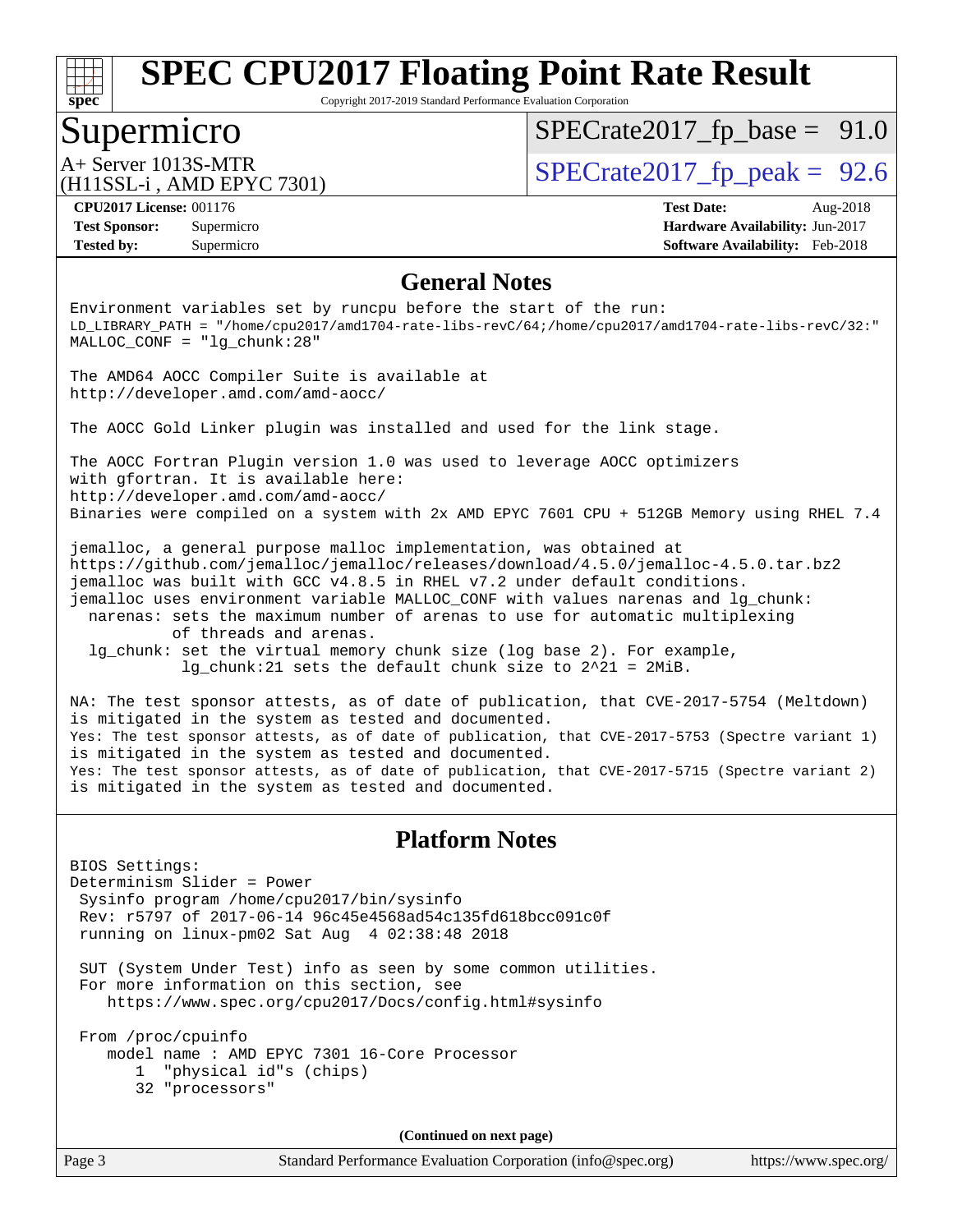

Copyright 2017-2019 Standard Performance Evaluation Corporation

# Supermicro

 $SPECrate2017_fp\_base = 91.0$ 

(H11SSL-i , AMD EPYC 7301)

 $A+$  Server 1013S-MTR<br>
(H11SSL-i AMD EPYC 7301) [SPECrate2017\\_fp\\_peak =](http://www.spec.org/auto/cpu2017/Docs/result-fields.html#SPECrate2017fppeak) 92.6

**[Tested by:](http://www.spec.org/auto/cpu2017/Docs/result-fields.html#Testedby)** Supermicro **[Software Availability:](http://www.spec.org/auto/cpu2017/Docs/result-fields.html#SoftwareAvailability)** Feb-2018

**[CPU2017 License:](http://www.spec.org/auto/cpu2017/Docs/result-fields.html#CPU2017License)** 001176 **[Test Date:](http://www.spec.org/auto/cpu2017/Docs/result-fields.html#TestDate)** Aug-2018 **[Test Sponsor:](http://www.spec.org/auto/cpu2017/Docs/result-fields.html#TestSponsor)** Supermicro **[Hardware Availability:](http://www.spec.org/auto/cpu2017/Docs/result-fields.html#HardwareAvailability)** Jun-2017

#### **[Platform Notes \(Continued\)](http://www.spec.org/auto/cpu2017/Docs/result-fields.html#PlatformNotes)**

| cpu cores : 16<br>siblings : 32 | cores, siblings (Caution: counting these is hw and system dependent. The following<br>excerpts from /proc/cpuinfo might not be reliable. Use with caution.) |
|---------------------------------|-------------------------------------------------------------------------------------------------------------------------------------------------------------|
|                                 | physical 0: cores 0 1 4 5 8 9 12 13 16 17 20 21 24 25 28 29                                                                                                 |
| From lscpu:                     |                                                                                                                                                             |
| Architecture:                   | x86 64                                                                                                                                                      |
| $CPU$ op-mode(s):               | $32$ -bit, $64$ -bit                                                                                                                                        |
| Byte Order:                     | Little Endian                                                                                                                                               |
| CPU(s):                         | 32                                                                                                                                                          |
| On-line $CPU(s)$ list:          | $0 - 31$                                                                                                                                                    |
| Thread(s) per core:             | 2                                                                                                                                                           |
| $Core(s)$ per socket:           | 16                                                                                                                                                          |
| Socket(s):                      | $\mathbf{1}$                                                                                                                                                |
| NUMA $node(s):$                 | 4                                                                                                                                                           |
| Vendor ID:                      | AuthenticAMD                                                                                                                                                |
| CPU family:                     | 23                                                                                                                                                          |
| Model:                          | 1                                                                                                                                                           |
| Model name:                     | AMD EPYC 7301 16-Core Processor                                                                                                                             |
| Stepping:                       | 2                                                                                                                                                           |
| CPU MHz:                        | 2200.000                                                                                                                                                    |
| $CPU$ $max$ $MHz$ :             | 2200.0000                                                                                                                                                   |
| CPU min MHz:                    | 1200.0000                                                                                                                                                   |
| BogoMIPS:                       | 4399.74                                                                                                                                                     |
| Virtualization:                 | $AMD-V$                                                                                                                                                     |
| $L1d$ cache:                    | 32K                                                                                                                                                         |
| Lli cache:                      | 64K                                                                                                                                                         |
| $L2$ cache:                     | 512K                                                                                                                                                        |
| L3 cache:                       | 8192K                                                                                                                                                       |
| NUMA $node0$ $CPU(s)$ :         | $0 - 3$ ,16-19                                                                                                                                              |
| NUMA nodel CPU(s):              | $4 - 7$ , 20-23                                                                                                                                             |
| NUMA $node2$ $CPU(s):$          | $8 - 11, 24 - 27$                                                                                                                                           |
| NUMA $node3$ CPU $(s)$ :        | $12 - 15, 28 - 31$                                                                                                                                          |
| Flags:                          | fpu vme de pse tsc msr pae mce cx8 apic sep mtrr pge mca cmov                                                                                               |
|                                 | pat pse36 clflush mmx fxsr sse sse2 ht syscall nx mmxext fxsr_opt pdpelgb rdtscp lm                                                                         |
|                                 | constant_tsc rep_good nopl nonstop_tsc extd_apicid amd_dcm aperfmperf eagerfpu pni                                                                          |
|                                 | pclmulqdq monitor ssse3 fma cx16 sse4_1 sse4_2 movbe popcnt aes xsave avx f16c                                                                              |
|                                 | rdrand lahf_lm cmp_legacy svm extapic cr8_legacy abm sse4a misalignsse 3dnowprefetch                                                                        |
|                                 | osvw skinit wdt tce topoext perfctr_core perfctr_nb bpext perfctr_12 mwaitx arat cpb                                                                        |
|                                 | hw_pstate retpoline retpoline_amd npt lbrv svm_lock nrip_save tsc_scale vmcb_clean                                                                          |
|                                 | flushbyasid decodeassists pausefilter pfthreshold vmmcall avic fsgsbase bmil avx2                                                                           |
|                                 | smep bmi2 rdseed adx smap clflushopt sha_ni xsaveopt xsavec xgetbvl clzero irperf                                                                           |
| ibpb overflow_recov succor smca |                                                                                                                                                             |
| /proc/cpuinfo cache data        |                                                                                                                                                             |
| cache size : 512 KB             |                                                                                                                                                             |
|                                 |                                                                                                                                                             |

**(Continued on next page)**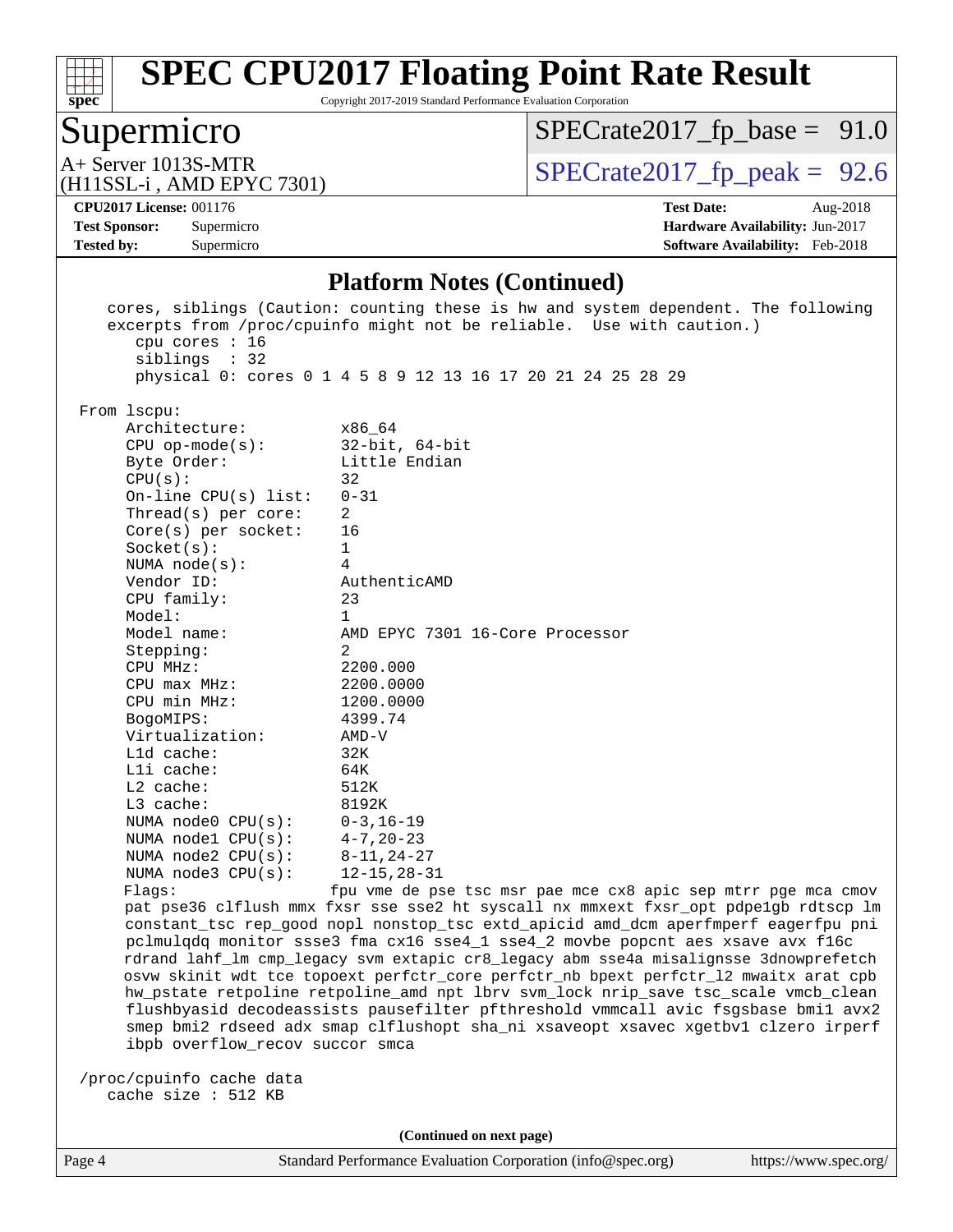# **[spec](http://www.spec.org/)**

# **[SPEC CPU2017 Floating Point Rate Result](http://www.spec.org/auto/cpu2017/Docs/result-fields.html#SPECCPU2017FloatingPointRateResult)**

Copyright 2017-2019 Standard Performance Evaluation Corporation

# Supermicro

 $SPECrate2017_fp\_base = 91.0$ 

(H11SSL-i , AMD EPYC 7301)

 $A+$  Server 1013S-MTR<br>
(H11SSL-i AMD EPYC 7301) [SPECrate2017\\_fp\\_peak =](http://www.spec.org/auto/cpu2017/Docs/result-fields.html#SPECrate2017fppeak) 92.6

**[Tested by:](http://www.spec.org/auto/cpu2017/Docs/result-fields.html#Testedby)** Supermicro **[Software Availability:](http://www.spec.org/auto/cpu2017/Docs/result-fields.html#SoftwareAvailability)** Feb-2018

**[CPU2017 License:](http://www.spec.org/auto/cpu2017/Docs/result-fields.html#CPU2017License)** 001176 **[Test Date:](http://www.spec.org/auto/cpu2017/Docs/result-fields.html#TestDate)** Aug-2018 **[Test Sponsor:](http://www.spec.org/auto/cpu2017/Docs/result-fields.html#TestSponsor)** Supermicro **[Hardware Availability:](http://www.spec.org/auto/cpu2017/Docs/result-fields.html#HardwareAvailability)** Jun-2017

#### **[Platform Notes \(Continued\)](http://www.spec.org/auto/cpu2017/Docs/result-fields.html#PlatformNotes)**

| From numactl --hardware WARNING: a numactl 'node' might or might not correspond to a<br>physical chip.<br>$available: 4 nodes (0-3)$<br>node 0 cpus: 0 1 2 3 16 17 18 19<br>node 0 size: 128841 MB<br>node 0 free: 128666 MB<br>node 1 cpus: 4 5 6 7 20 21 22 23<br>node 1 size: 129019 MB<br>node 1 free: 128872 MB<br>node 2 cpus: 8 9 10 11 24 25 26 27<br>node 2 size: 129019 MB<br>node 2 free: 128849 MB<br>node 3 cpus: 12 13 14 15 28 29 30 31<br>node 3 size: 129017 MB<br>node 3 free: 128870 MB |
|------------------------------------------------------------------------------------------------------------------------------------------------------------------------------------------------------------------------------------------------------------------------------------------------------------------------------------------------------------------------------------------------------------------------------------------------------------------------------------------------------------|
|                                                                                                                                                                                                                                                                                                                                                                                                                                                                                                            |
| node distances:                                                                                                                                                                                                                                                                                                                                                                                                                                                                                            |
| node 0 1 2 3                                                                                                                                                                                                                                                                                                                                                                                                                                                                                               |
| 0: 10 16 16 16                                                                                                                                                                                                                                                                                                                                                                                                                                                                                             |
| 1: 16 10 16 16                                                                                                                                                                                                                                                                                                                                                                                                                                                                                             |
| 2: 16 16 10 16                                                                                                                                                                                                                                                                                                                                                                                                                                                                                             |
| 3:<br>16  16  16  10                                                                                                                                                                                                                                                                                                                                                                                                                                                                                       |
| From /proc/meminfo<br>MemTotal: 528278516 kB<br>HugePages_Total: 0<br>Hugepagesize: 2048 kB<br>From /etc/*release* /etc/*version*<br>SuSE-release:<br>SUSE Linux Enterprise Server 12 (x86_64)<br>$VERSION = 12$<br>PATCHLEVEL = 3<br># This file is deprecated and will be removed in a future service pack or release.<br># Please check /etc/os-release for details about this release.                                                                                                                 |
| os-release:                                                                                                                                                                                                                                                                                                                                                                                                                                                                                                |
| NAME="SLES"                                                                                                                                                                                                                                                                                                                                                                                                                                                                                                |
| VERSION="12-SP3"                                                                                                                                                                                                                                                                                                                                                                                                                                                                                           |
| VERSION_ID="12.3"                                                                                                                                                                                                                                                                                                                                                                                                                                                                                          |
| PRETTY_NAME="SUSE Linux Enterprise Server 12 SP3"                                                                                                                                                                                                                                                                                                                                                                                                                                                          |
| ID="sles"                                                                                                                                                                                                                                                                                                                                                                                                                                                                                                  |
| ANSI_COLOR="0;32"                                                                                                                                                                                                                                                                                                                                                                                                                                                                                          |
| $CPE\_NAME='cpe://o:suse: sles:12:sp3"$                                                                                                                                                                                                                                                                                                                                                                                                                                                                    |
|                                                                                                                                                                                                                                                                                                                                                                                                                                                                                                            |
| uname $-a$ :                                                                                                                                                                                                                                                                                                                                                                                                                                                                                               |
| Linux linux-pm02 4.4.114-94.11-default #1 SMP Thu Feb 1 19:28:26 UTC 2018 (4309ff9)                                                                                                                                                                                                                                                                                                                                                                                                                        |
| x86_64 x86_64 x86_64 GNU/Linux                                                                                                                                                                                                                                                                                                                                                                                                                                                                             |
|                                                                                                                                                                                                                                                                                                                                                                                                                                                                                                            |
| (Continued on next page)                                                                                                                                                                                                                                                                                                                                                                                                                                                                                   |
|                                                                                                                                                                                                                                                                                                                                                                                                                                                                                                            |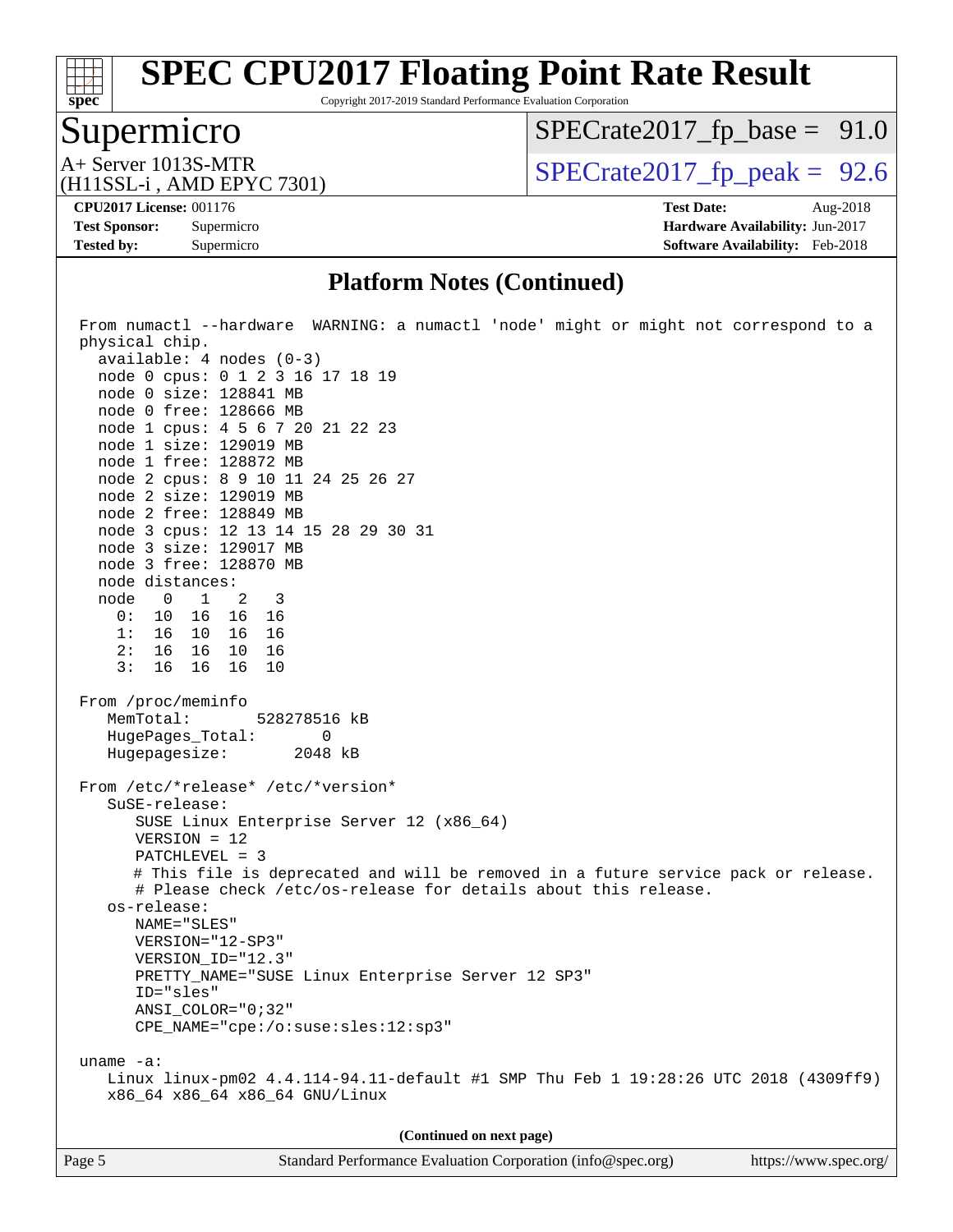

Copyright 2017-2019 Standard Performance Evaluation Corporation

### Supermicro

 $SPECrate2017_fp\_base = 91.0$ 

(H11SSL-i , AMD EPYC 7301)

 $A+$  Server 1013S-MTR<br>  $\langle$ H11SSL-i AMD EPYC 7301) [SPECrate2017\\_fp\\_peak =](http://www.spec.org/auto/cpu2017/Docs/result-fields.html#SPECrate2017fppeak) 92.6

**[CPU2017 License:](http://www.spec.org/auto/cpu2017/Docs/result-fields.html#CPU2017License)** 001176 **[Test Date:](http://www.spec.org/auto/cpu2017/Docs/result-fields.html#TestDate)** Aug-2018 **[Test Sponsor:](http://www.spec.org/auto/cpu2017/Docs/result-fields.html#TestSponsor)** Supermicro **[Hardware Availability:](http://www.spec.org/auto/cpu2017/Docs/result-fields.html#HardwareAvailability)** Jun-2017 **[Tested by:](http://www.spec.org/auto/cpu2017/Docs/result-fields.html#Testedby)** Supermicro **[Software Availability:](http://www.spec.org/auto/cpu2017/Docs/result-fields.html#SoftwareAvailability)** Feb-2018

#### **[Platform Notes \(Continued\)](http://www.spec.org/auto/cpu2017/Docs/result-fields.html#PlatformNotes)**

run-level 3 Aug 3 16:08

 SPEC is set to: /home/cpu2017 Filesystem Type Size Used Avail Use% Mounted on /dev/sda4 xfs 145G 3.0G 142G 3% /home

 Additional information from dmidecode follows. WARNING: Use caution when you interpret this section. The 'dmidecode' program reads system data which is "intended to allow hardware to be accurately determined", but the intent may not be met, as there are frequent changes to hardware, firmware, and the "DMTF SMBIOS" standard. BIOS American Megatrends Inc. 1.0b 04/27/2018

 Memory: 8x Samsung M386A8K40BM2-CTD 64 GB 4 rank 2667

(End of data from sysinfo program)

#### **[Compiler Version Notes](http://www.spec.org/auto/cpu2017/Docs/result-fields.html#CompilerVersionNotes)**

| CC.    | 519.1bm_r(base, peak) 538.imagick_r(base, peak) 544.nab_r(base, peak)                                                                                                                                                                                   |
|--------|---------------------------------------------------------------------------------------------------------------------------------------------------------------------------------------------------------------------------------------------------------|
|        | AOCC.LLVM.4.0.0.B35.2017_04_26 clang version 4.0.0 (CLANG:) (based on LLVM<br>AOCC.LLVM.4.0.0.B35.2017 04 26)<br>Target: x86_64-unknown-linux-gnu<br>Thread model: posix<br>InstalledDir: /root/work/compilers/AOCC-1.0-Compiler/bin                    |
|        | CXXC $508.namd_r(base, peak)$ $510.parest_r(base, peak)$                                                                                                                                                                                                |
|        | AOCC.LLVM.4.0.0.B35.2017_04_26 clang version 4.0.0 (CLANG:) (based on LLVM<br>AOCC.LLVM.4.0.0.B35.2017 04 26)<br>Target: x86_64-unknown-linux-gnu<br>Thread model: posix<br>InstalledDir: /root/work/compilers/AOCC-1.0-Compiler/bin<br>_______________ |
| CC.    | 511.povray_r(base, peak) 526.blender_r(base, peak)                                                                                                                                                                                                      |
|        | AOCC.LLVM.4.0.0.B35.2017_04_26 clang version 4.0.0 (CLANG:) (based on LLVM<br>AOCC.LLVM.4.0.0.B35.2017 04 26)<br>Target: x86_64-unknown-linux-gnu<br>Thread model: posix                                                                                |
|        | (Continued on next page)                                                                                                                                                                                                                                |
| Page 6 | Standard Performance Evaluation Corporation (info@spec.org)<br>https://www.spec.org/                                                                                                                                                                    |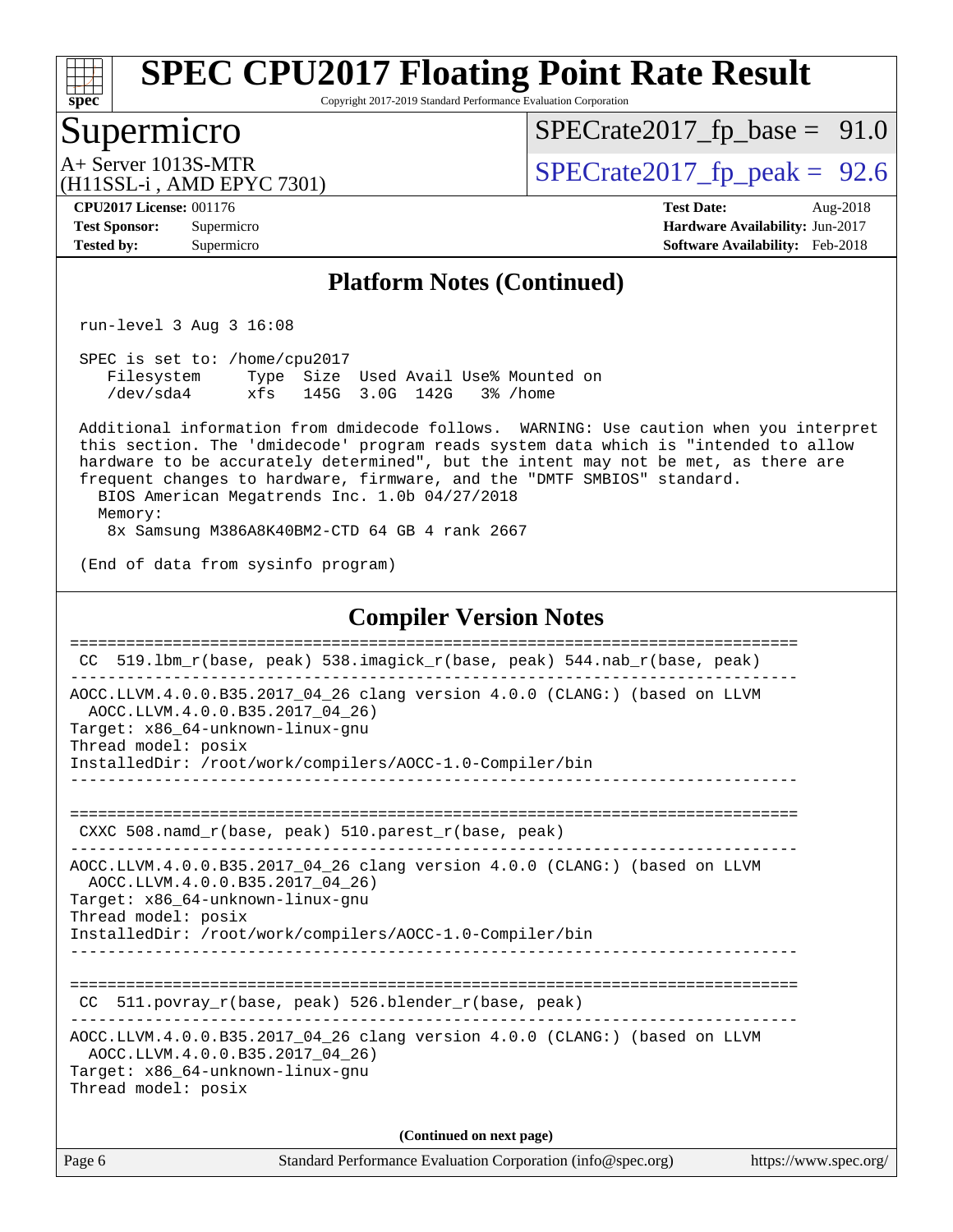

Copyright 2017-2019 Standard Performance Evaluation Corporation

# Supermicro

 $SPECrate2017_fp\_base = 91.0$ 

(H11SSL-i , AMD EPYC 7301)

 $A+$  Server 1013S-MTR<br>
(H11SSL-i AMD EPYC 7301) [SPECrate2017\\_fp\\_peak =](http://www.spec.org/auto/cpu2017/Docs/result-fields.html#SPECrate2017fppeak) 92.6

**[CPU2017 License:](http://www.spec.org/auto/cpu2017/Docs/result-fields.html#CPU2017License)** 001176 **[Test Date:](http://www.spec.org/auto/cpu2017/Docs/result-fields.html#TestDate)** Aug-2018 **[Test Sponsor:](http://www.spec.org/auto/cpu2017/Docs/result-fields.html#TestSponsor)** Supermicro **[Hardware Availability:](http://www.spec.org/auto/cpu2017/Docs/result-fields.html#HardwareAvailability)** Jun-2017 **[Tested by:](http://www.spec.org/auto/cpu2017/Docs/result-fields.html#Testedby)** Supermicro **[Software Availability:](http://www.spec.org/auto/cpu2017/Docs/result-fields.html#SoftwareAvailability)** Feb-2018

### **[Compiler Version Notes \(Continued\)](http://www.spec.org/auto/cpu2017/Docs/result-fields.html#CompilerVersionNotes)**

| Standard Performance Evaluation Corporation (info@spec.org)<br>Page 7                                                                                                                                                                                                                                                                                                                                                                                                                                                                                                                                                                                                                                                                                                                                           | https://www.spec.org/ |
|-----------------------------------------------------------------------------------------------------------------------------------------------------------------------------------------------------------------------------------------------------------------------------------------------------------------------------------------------------------------------------------------------------------------------------------------------------------------------------------------------------------------------------------------------------------------------------------------------------------------------------------------------------------------------------------------------------------------------------------------------------------------------------------------------------------------|-----------------------|
| (Continued on next page)                                                                                                                                                                                                                                                                                                                                                                                                                                                                                                                                                                                                                                                                                                                                                                                        |                       |
| GNU Fortran (GCC) 4.8.2<br>Copyright (C) 2013 Free Software Foundation, Inc.<br>GNU Fortran comes with NO WARRANTY, to the extent permitted by law.                                                                                                                                                                                                                                                                                                                                                                                                                                                                                                                                                                                                                                                             |                       |
| $521.wrf_r(base, peak)$ 527.cam4 $r(base, peak)$<br>CC.<br>--------------------------------<br>---------------------                                                                                                                                                                                                                                                                                                                                                                                                                                                                                                                                                                                                                                                                                            |                       |
| Copyright (C) 2013 Free Software Foundation, Inc.<br>GNU Fortran comes with NO WARRANTY, to the extent permitted by law.<br>You may redistribute copies of GNU Fortran<br>under the terms of the GNU General Public License.<br>For more information about these matters, see the file named COPYING                                                                                                                                                                                                                                                                                                                                                                                                                                                                                                            |                       |
| 503.bwaves_r(base, peak) 549.fotonik3d_r(base, peak) 554.roms_r(base,<br>FC<br>peak)<br>GNU Fortran (GCC) 4.8.2                                                                                                                                                                                                                                                                                                                                                                                                                                                                                                                                                                                                                                                                                                 |                       |
| AOCC.LLVM.4.0.0.B35.2017_04_26 clang version 4.0.0 (CLANG:) (based on LLVM<br>AOCC.LLVM.4.0.0.B35.2017 04 26)<br>Target: x86_64-unknown-linux-gnu<br>Thread model: posix<br>InstalledDir: /root/work/compilers/AOCC-1.0-Compiler/bin<br>AOCC.LLVM.4.0.0.B35.2017_04_26 clang version 4.0.0 (CLANG:) (based on LLVM<br>AOCC.LLVM.4.0.0.B35.2017 04 26)<br>Target: x86_64-unknown-linux-gnu<br>Thread model: posix<br>InstalledDir: /root/work/compilers/AOCC-1.0-Compiler/bin<br>GNU Fortran (GCC) 4.8.2<br>Copyright (C) 2013 Free Software Foundation, Inc.<br>GNU Fortran comes with NO WARRANTY, to the extent permitted by law.<br>You may redistribute copies of GNU Fortran<br>under the terms of the GNU General Public License.<br>For more information about these matters, see the file named COPYING |                       |
| FC 507.cactuBSSN_r(base, peak)                                                                                                                                                                                                                                                                                                                                                                                                                                                                                                                                                                                                                                                                                                                                                                                  |                       |
|                                                                                                                                                                                                                                                                                                                                                                                                                                                                                                                                                                                                                                                                                                                                                                                                                 |                       |
| AOCC.LLVM.4.0.0.B35.2017_04_26 clang version 4.0.0 (CLANG:) (based on LLVM<br>AOCC.LLVM.4.0.0.B35.2017 04 26)<br>Target: x86_64-unknown-linux-gnu<br>Thread model: posix<br>InstalledDir: /root/work/compilers/AOCC-1.0-Compiler/bin                                                                                                                                                                                                                                                                                                                                                                                                                                                                                                                                                                            |                       |
| InstalledDir: /root/work/compilers/AOCC-1.0-Compiler/bin                                                                                                                                                                                                                                                                                                                                                                                                                                                                                                                                                                                                                                                                                                                                                        |                       |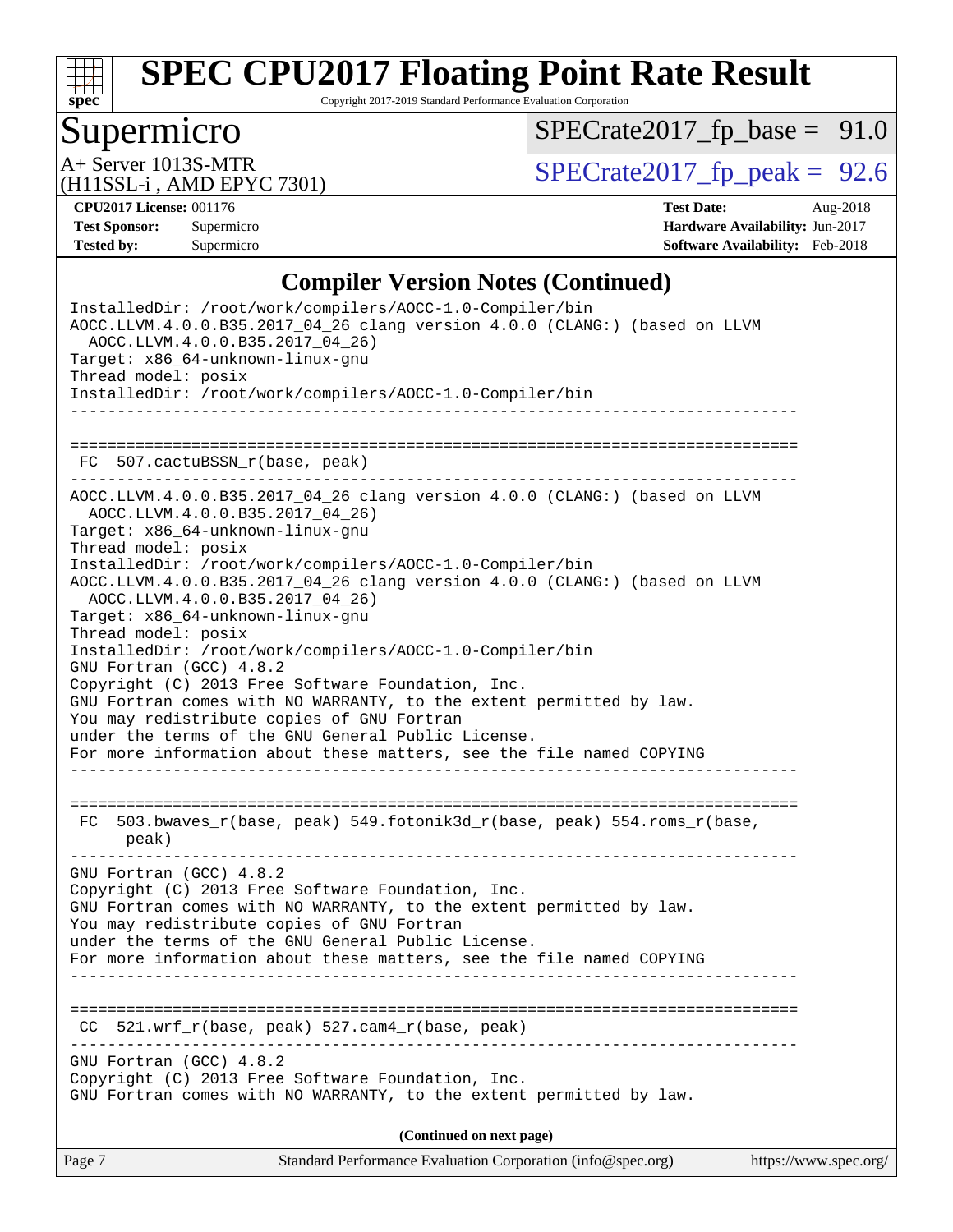

Copyright 2017-2019 Standard Performance Evaluation Corporation

### Supermicro

 $SPECTate2017_fp\_base = 91.0$ 

(H11SSL-i , AMD EPYC 7301)

A+ Server 1013S-MTR<br>(H11SSL in AMD EPVC 7301) [SPECrate2017\\_fp\\_peak =](http://www.spec.org/auto/cpu2017/Docs/result-fields.html#SPECrate2017fppeak) 92.6

**[CPU2017 License:](http://www.spec.org/auto/cpu2017/Docs/result-fields.html#CPU2017License)** 001176 **[Test Date:](http://www.spec.org/auto/cpu2017/Docs/result-fields.html#TestDate)** Aug-2018 **[Test Sponsor:](http://www.spec.org/auto/cpu2017/Docs/result-fields.html#TestSponsor)** Supermicro **[Hardware Availability:](http://www.spec.org/auto/cpu2017/Docs/result-fields.html#HardwareAvailability)** Jun-2017 **[Tested by:](http://www.spec.org/auto/cpu2017/Docs/result-fields.html#Testedby)** Supermicro **[Software Availability:](http://www.spec.org/auto/cpu2017/Docs/result-fields.html#SoftwareAvailability)** Feb-2018

#### **[Compiler Version Notes \(Continued\)](http://www.spec.org/auto/cpu2017/Docs/result-fields.html#CompilerVersionNotes)**

You may redistribute copies of GNU Fortran under the terms of the GNU General Public License. For more information about these matters, see the file named COPYING AOCC.LLVM.4.0.0.B35.2017\_04\_26 clang version 4.0.0 (CLANG:) (based on LLVM AOCC.LLVM.4.0.0.B35.2017\_04\_26) Target: x86\_64-unknown-linux-gnu Thread model: posix InstalledDir: /root/work/compilers/AOCC-1.0-Compiler/bin ------------------------------------------------------------------------------

### **[Base Compiler Invocation](http://www.spec.org/auto/cpu2017/Docs/result-fields.html#BaseCompilerInvocation)**

[C benchmarks](http://www.spec.org/auto/cpu2017/Docs/result-fields.html#Cbenchmarks): [clang](http://www.spec.org/cpu2017/results/res2018q3/cpu2017-20180806-08191.flags.html#user_CCbase_Fclang3)

[C++ benchmarks:](http://www.spec.org/auto/cpu2017/Docs/result-fields.html#CXXbenchmarks) [clang++](http://www.spec.org/cpu2017/results/res2018q3/cpu2017-20180806-08191.flags.html#user_CXXbase_Fclang3_57a48582e5be507d19b2527b3e7d4f85d9b8669ffc9a8a0dbb9bcf949a918a58bbab411e0c4d14a3922022a3e425a90db94042683824c1806feff4324ca1000d)

[Fortran benchmarks](http://www.spec.org/auto/cpu2017/Docs/result-fields.html#Fortranbenchmarks): [clang](http://www.spec.org/cpu2017/results/res2018q3/cpu2017-20180806-08191.flags.html#user_FCbase_Fclang3) [gfortran](http://www.spec.org/cpu2017/results/res2018q3/cpu2017-20180806-08191.flags.html#user_FCbase_gfortran)

[Benchmarks using both Fortran and C](http://www.spec.org/auto/cpu2017/Docs/result-fields.html#BenchmarksusingbothFortranandC): [clang](http://www.spec.org/cpu2017/results/res2018q3/cpu2017-20180806-08191.flags.html#user_CC_FCbase_Fclang3) [gfortran](http://www.spec.org/cpu2017/results/res2018q3/cpu2017-20180806-08191.flags.html#user_CC_FCbase_gfortran)

[Benchmarks using both C and C++](http://www.spec.org/auto/cpu2017/Docs/result-fields.html#BenchmarksusingbothCandCXX): [clang++](http://www.spec.org/cpu2017/results/res2018q3/cpu2017-20180806-08191.flags.html#user_CC_CXXbase_Fclang3_57a48582e5be507d19b2527b3e7d4f85d9b8669ffc9a8a0dbb9bcf949a918a58bbab411e0c4d14a3922022a3e425a90db94042683824c1806feff4324ca1000d) [clang](http://www.spec.org/cpu2017/results/res2018q3/cpu2017-20180806-08191.flags.html#user_CC_CXXbase_Fclang3)

[Benchmarks using Fortran, C, and C++:](http://www.spec.org/auto/cpu2017/Docs/result-fields.html#BenchmarksusingFortranCandCXX) [clang++](http://www.spec.org/cpu2017/results/res2018q3/cpu2017-20180806-08191.flags.html#user_CC_CXX_FCbase_Fclang3_57a48582e5be507d19b2527b3e7d4f85d9b8669ffc9a8a0dbb9bcf949a918a58bbab411e0c4d14a3922022a3e425a90db94042683824c1806feff4324ca1000d) [clang](http://www.spec.org/cpu2017/results/res2018q3/cpu2017-20180806-08191.flags.html#user_CC_CXX_FCbase_Fclang3) [gfortran](http://www.spec.org/cpu2017/results/res2018q3/cpu2017-20180806-08191.flags.html#user_CC_CXX_FCbase_gfortran)

# **[Base Portability Flags](http://www.spec.org/auto/cpu2017/Docs/result-fields.html#BasePortabilityFlags)**

 503.bwaves\_r: [-DSPEC\\_LP64](http://www.spec.org/cpu2017/results/res2018q3/cpu2017-20180806-08191.flags.html#suite_baseEXTRA_PORTABILITY503_bwaves_r_DSPEC_LP64) 507.cactuBSSN\_r: [-DSPEC\\_LP64](http://www.spec.org/cpu2017/results/res2018q3/cpu2017-20180806-08191.flags.html#suite_baseEXTRA_PORTABILITY507_cactuBSSN_r_DSPEC_LP64) 508.namd\_r: [-DSPEC\\_LP64](http://www.spec.org/cpu2017/results/res2018q3/cpu2017-20180806-08191.flags.html#suite_baseEXTRA_PORTABILITY508_namd_r_DSPEC_LP64) 510.parest\_r: [-DSPEC\\_LP64](http://www.spec.org/cpu2017/results/res2018q3/cpu2017-20180806-08191.flags.html#suite_baseEXTRA_PORTABILITY510_parest_r_DSPEC_LP64) 511.povray\_r: [-DSPEC\\_LP64](http://www.spec.org/cpu2017/results/res2018q3/cpu2017-20180806-08191.flags.html#suite_baseEXTRA_PORTABILITY511_povray_r_DSPEC_LP64) 519.lbm\_r: [-DSPEC\\_LP64](http://www.spec.org/cpu2017/results/res2018q3/cpu2017-20180806-08191.flags.html#suite_baseEXTRA_PORTABILITY519_lbm_r_DSPEC_LP64) 521.wrf\_r: [-DSPEC\\_CASE\\_FLAG](http://www.spec.org/cpu2017/results/res2018q3/cpu2017-20180806-08191.flags.html#b521.wrf_r_baseCPORTABILITY_DSPEC_CASE_FLAG) [-fconvert=big-endian](http://www.spec.org/cpu2017/results/res2018q3/cpu2017-20180806-08191.flags.html#user_baseFPORTABILITY521_wrf_r_F-fconvert:big-endian) [-DSPEC\\_LP64](http://www.spec.org/cpu2017/results/res2018q3/cpu2017-20180806-08191.flags.html#suite_baseEXTRA_PORTABILITY521_wrf_r_DSPEC_LP64) 526.blender\_r: [-funsigned-char](http://www.spec.org/cpu2017/results/res2018q3/cpu2017-20180806-08191.flags.html#user_baseCPORTABILITY526_blender_r_F-funsigned-char) [-D\\_\\_BOOL\\_DEFINED](http://www.spec.org/cpu2017/results/res2018q3/cpu2017-20180806-08191.flags.html#b526.blender_r_baseCXXPORTABILITY_D__BOOL_DEFINED) [-DSPEC\\_LP64](http://www.spec.org/cpu2017/results/res2018q3/cpu2017-20180806-08191.flags.html#suite_baseEXTRA_PORTABILITY526_blender_r_DSPEC_LP64) 527.cam4\_r: [-DSPEC\\_CASE\\_FLAG](http://www.spec.org/cpu2017/results/res2018q3/cpu2017-20180806-08191.flags.html#b527.cam4_r_basePORTABILITY_DSPEC_CASE_FLAG) [-DSPEC\\_LP64](http://www.spec.org/cpu2017/results/res2018q3/cpu2017-20180806-08191.flags.html#suite_baseEXTRA_PORTABILITY527_cam4_r_DSPEC_LP64) 538.imagick\_r: [-DSPEC\\_LP64](http://www.spec.org/cpu2017/results/res2018q3/cpu2017-20180806-08191.flags.html#suite_baseEXTRA_PORTABILITY538_imagick_r_DSPEC_LP64) 544.nab\_r: [-DSPEC\\_LP64](http://www.spec.org/cpu2017/results/res2018q3/cpu2017-20180806-08191.flags.html#suite_baseEXTRA_PORTABILITY544_nab_r_DSPEC_LP64)

**(Continued on next page)**

Page 8 Standard Performance Evaluation Corporation [\(info@spec.org\)](mailto:info@spec.org) <https://www.spec.org/>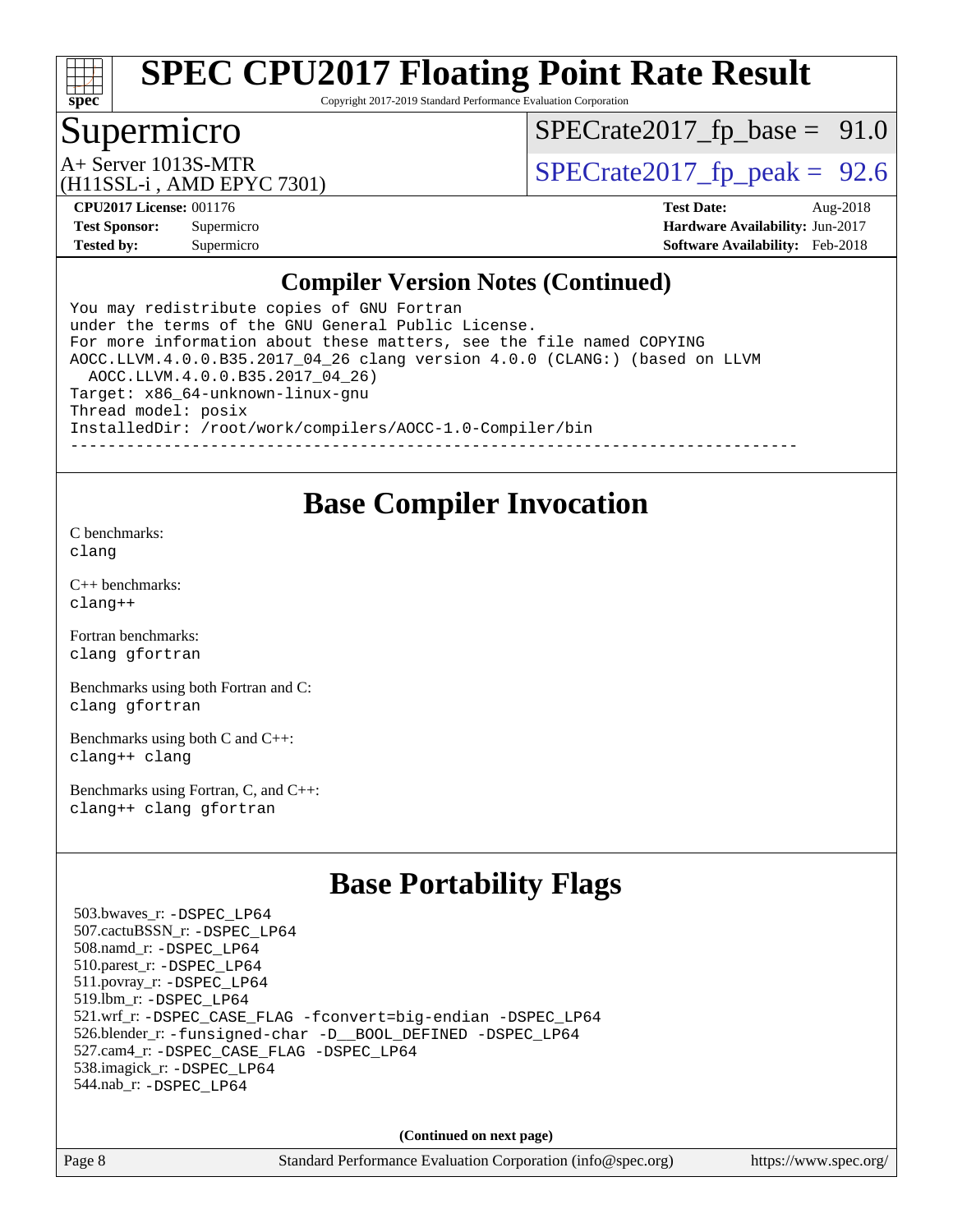

Copyright 2017-2019 Standard Performance Evaluation Corporation

# Supermicro

 $SPECTate2017_fp\_base = 91.0$ 

(H11SSL-i , AMD EPYC 7301)

 $A+$  Server 1013S-MTR<br>  $\langle H11$ SSL-i AMD EPYC 7301) [SPECrate2017\\_fp\\_peak =](http://www.spec.org/auto/cpu2017/Docs/result-fields.html#SPECrate2017fppeak) 92.6

**[CPU2017 License:](http://www.spec.org/auto/cpu2017/Docs/result-fields.html#CPU2017License)** 001176 **[Test Date:](http://www.spec.org/auto/cpu2017/Docs/result-fields.html#TestDate)** Aug-2018 **[Test Sponsor:](http://www.spec.org/auto/cpu2017/Docs/result-fields.html#TestSponsor)** Supermicro **[Hardware Availability:](http://www.spec.org/auto/cpu2017/Docs/result-fields.html#HardwareAvailability)** Jun-2017 **[Tested by:](http://www.spec.org/auto/cpu2017/Docs/result-fields.html#Testedby)** Supermicro **[Software Availability:](http://www.spec.org/auto/cpu2017/Docs/result-fields.html#SoftwareAvailability)** Feb-2018

# **[Base Portability Flags \(Continued\)](http://www.spec.org/auto/cpu2017/Docs/result-fields.html#BasePortabilityFlags)**

 549.fotonik3d\_r: [-DSPEC\\_LP64](http://www.spec.org/cpu2017/results/res2018q3/cpu2017-20180806-08191.flags.html#suite_baseEXTRA_PORTABILITY549_fotonik3d_r_DSPEC_LP64) 554.roms\_r: [-DSPEC\\_LP64](http://www.spec.org/cpu2017/results/res2018q3/cpu2017-20180806-08191.flags.html#suite_baseEXTRA_PORTABILITY554_roms_r_DSPEC_LP64)

**[Base Optimization Flags](http://www.spec.org/auto/cpu2017/Docs/result-fields.html#BaseOptimizationFlags)**

[C benchmarks](http://www.spec.org/auto/cpu2017/Docs/result-fields.html#Cbenchmarks):

```
-flto -Wl, -plugin-opt= -merge-constant -lsr-in-nested-loop
-disable-vect-cmp -O3 -ffast-math -march=znver1 -fstruct-layout=2
-mllvm -unroll-threshold=100 -fremap-arrays -mno-avx2
-inline-threshold=1000 -z muldefs -ljemalloc
```
[C++ benchmarks:](http://www.spec.org/auto/cpu2017/Docs/result-fields.html#CXXbenchmarks)

```
-flto -Wl, -plugin-opt= -merge-constant -lsr-in-nested-loop
-disable-vect-cmp -O3 -march=znver1 -mllvm -unroll-threshold=100
-finline-aggressive -fremap-arrays -inline-threshold=1000 -z muldefs
-ljemalloc
```
[Fortran benchmarks](http://www.spec.org/auto/cpu2017/Docs/result-fields.html#Fortranbenchmarks):

```
-flto -Wl, -plugin-opt= -merge-constant -lsr-in-nested-loop
-disable-vect-cmp -O3(gfortran) -O3(clang) -mavx -madx
-funroll-loops -ffast-math -z muldefs -fplugin=dragonegg.so
-fplugin-arg-dragonegg-llvm-option=" -disable-vect-cmp" -ljemalloc
-lgfortran -lamdlibm
```

```
Benchmarks using both Fortran and C:
```

```
-flto -Wl, -plugin-opt= -merge-constant -lsr-in-nested-loop
-disable-vect-cmp -O3(clang) -ffast-math -march=znver1
-fstruct-layout=2 -mllvm -unroll-threshold=100 -fremap-arrays
-mno-avx2 -inline-threshold=1000 -O3(gfortran) -mavx -madx
-funroll-loops -z muldefs -fplugin=dragonegg.so
-fplugin-arg-dragonegg-llvm-option=" -disable-vect-cmp" -ljemalloc
-lgfortran -lamdlibm
```
[Benchmarks using both C and C++](http://www.spec.org/auto/cpu2017/Docs/result-fields.html#BenchmarksusingbothCandCXX):

```
-flto -Wl, -plugin-opt= -merge-constant -lsr-in-nested-loop
-disable-vect-cmp -O3 -ffast-math -march=znver1 -fstruct-layout=2
-mllvm -unroll-threshold=100 -fremap-arrays -mno-avx2
-inline-threshold=1000 -finline-aggressive -z muldefs -ljemalloc
```
[Benchmarks using Fortran, C, and C++:](http://www.spec.org/auto/cpu2017/Docs/result-fields.html#BenchmarksusingFortranCandCXX)

```
-flto -Wl, -plugin-opt= -merge-constant -lsr-in-nested-loop
-disable-vect-cmp -O3(clang) -ffast-math -march=znver1
-fstruct-layout=2 -mllvm -unroll-threshold=100 -fremap-arrays
-mno-avx2 -inline-threshold=1000 -finline-aggressive -O3(gfortran)
```
**(Continued on next page)**

| Page 9 | Standard Performance Evaluation Corporation (info@spec.org) | https://www.spec.org/ |
|--------|-------------------------------------------------------------|-----------------------|
|--------|-------------------------------------------------------------|-----------------------|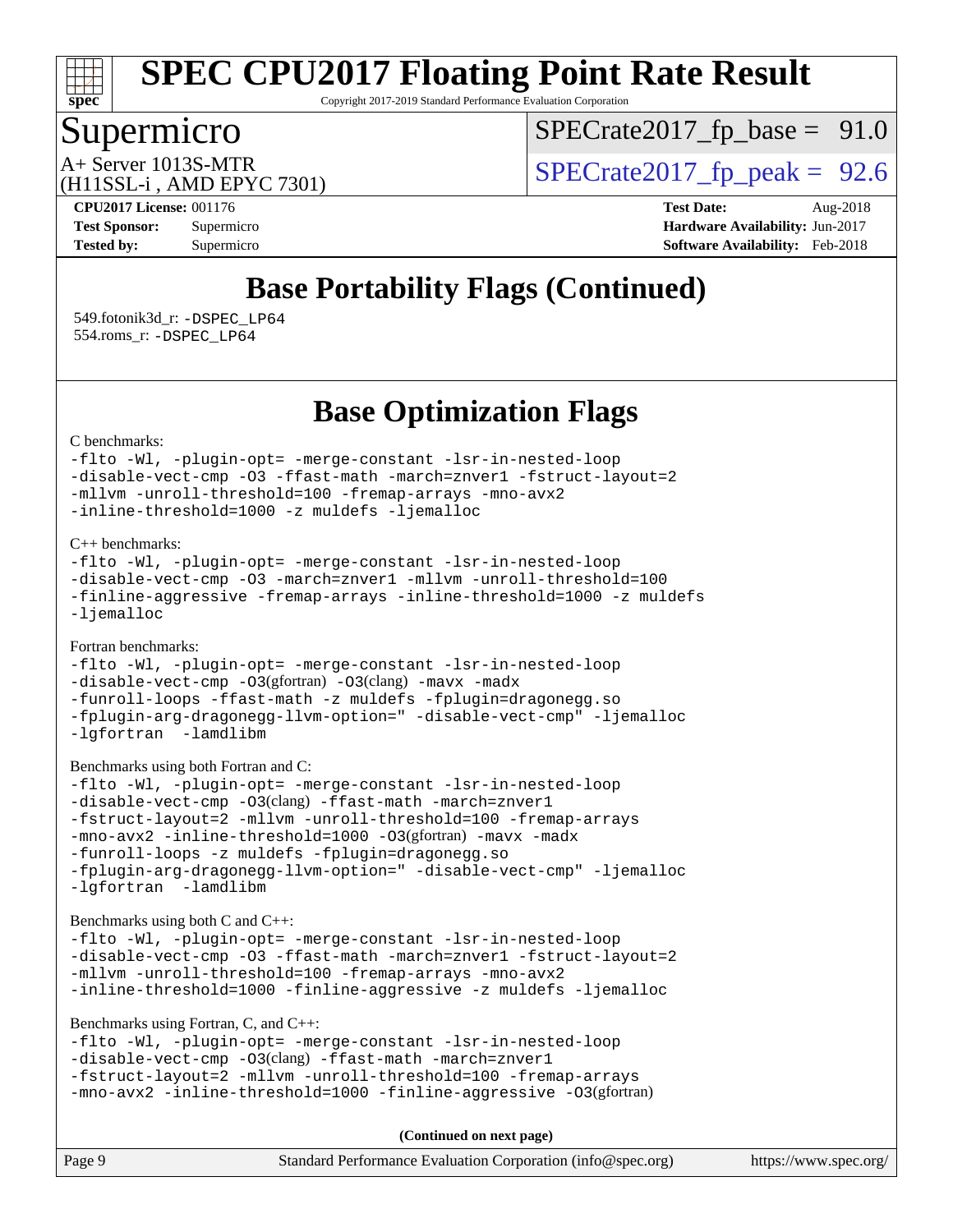

Copyright 2017-2019 Standard Performance Evaluation Corporation

### Supermicro

 $SPECTate2017_fp\_base = 91.0$ 

(H11SSL-i , AMD EPYC 7301)

 $A+$  Server 1013S-MTR<br>  $\langle$ H11SSL-i AMD FPYC 7301) [SPECrate2017\\_fp\\_peak =](http://www.spec.org/auto/cpu2017/Docs/result-fields.html#SPECrate2017fppeak) 92.6

**[CPU2017 License:](http://www.spec.org/auto/cpu2017/Docs/result-fields.html#CPU2017License)** 001176 **[Test Date:](http://www.spec.org/auto/cpu2017/Docs/result-fields.html#TestDate)** Aug-2018 **[Test Sponsor:](http://www.spec.org/auto/cpu2017/Docs/result-fields.html#TestSponsor)** Supermicro **[Hardware Availability:](http://www.spec.org/auto/cpu2017/Docs/result-fields.html#HardwareAvailability)** Jun-2017 **[Tested by:](http://www.spec.org/auto/cpu2017/Docs/result-fields.html#Testedby)** Supermicro **[Software Availability:](http://www.spec.org/auto/cpu2017/Docs/result-fields.html#SoftwareAvailability)** Feb-2018

# **[Base Optimization Flags \(Continued\)](http://www.spec.org/auto/cpu2017/Docs/result-fields.html#BaseOptimizationFlags)**

[Benchmarks using Fortran, C, and C++](http://www.spec.org/auto/cpu2017/Docs/result-fields.html#BenchmarksusingFortranCandCXX) (continued):

[-mavx](http://www.spec.org/cpu2017/results/res2018q3/cpu2017-20180806-08191.flags.html#user_CC_CXX_FCbase_F-mavx) [-madx](http://www.spec.org/cpu2017/results/res2018q3/cpu2017-20180806-08191.flags.html#user_CC_CXX_FCbase_F-madx) [-funroll-loops](http://www.spec.org/cpu2017/results/res2018q3/cpu2017-20180806-08191.flags.html#user_CC_CXX_FCbase_F-funroll-loops) [-z muldefs](http://www.spec.org/cpu2017/results/res2018q3/cpu2017-20180806-08191.flags.html#user_CC_CXX_FCbase_zmuldefs) [-fplugin=dragonegg.so](http://www.spec.org/cpu2017/results/res2018q3/cpu2017-20180806-08191.flags.html#user_CC_CXX_FCbase_F-fpluginDragonEgg) [-fplugin-arg-dragonegg-llvm-option="](http://www.spec.org/cpu2017/results/res2018q3/cpu2017-20180806-08191.flags.html#user_CC_CXX_FCbase_F-fplugin-arg-dragonegg-llvm-option_98400a9ab866ed0085f1e7306b6fe3b9aac45e0c6ce6c4c776296af40a6f95ac09a5771072dd0b0cdcb566a3e79e79d2a726fc48d436745311228115dad9979d) [-disable-vect-cmp"](http://www.spec.org/cpu2017/results/res2018q3/cpu2017-20180806-08191.flags.html#user_CC_CXX_FCbase_F-dragonegg-llvm-disable-vect-cmp_6cf351a29613b68bfdbd040d3e22ab0ce250093fe1c4f1b0b3e19cc513bf9fe59893782c14402abfbebd018ed2d47d139a1a3c59a802b3eac454540228820b23) [-ljemalloc](http://www.spec.org/cpu2017/results/res2018q3/cpu2017-20180806-08191.flags.html#user_CC_CXX_FCbase_F-ljemalloc)

# **[Peak Compiler Invocation](http://www.spec.org/auto/cpu2017/Docs/result-fields.html#PeakCompilerInvocation)**

[C benchmarks](http://www.spec.org/auto/cpu2017/Docs/result-fields.html#Cbenchmarks): [clang](http://www.spec.org/cpu2017/results/res2018q3/cpu2017-20180806-08191.flags.html#user_CCpeak_Fclang3)

[C++ benchmarks:](http://www.spec.org/auto/cpu2017/Docs/result-fields.html#CXXbenchmarks) [clang++](http://www.spec.org/cpu2017/results/res2018q3/cpu2017-20180806-08191.flags.html#user_CXXpeak_Fclang3_57a48582e5be507d19b2527b3e7d4f85d9b8669ffc9a8a0dbb9bcf949a918a58bbab411e0c4d14a3922022a3e425a90db94042683824c1806feff4324ca1000d)

[Fortran benchmarks](http://www.spec.org/auto/cpu2017/Docs/result-fields.html#Fortranbenchmarks): [clang](http://www.spec.org/cpu2017/results/res2018q3/cpu2017-20180806-08191.flags.html#user_FCpeak_Fclang3) [gfortran](http://www.spec.org/cpu2017/results/res2018q3/cpu2017-20180806-08191.flags.html#user_FCpeak_gfortran)

[Benchmarks using both Fortran and C](http://www.spec.org/auto/cpu2017/Docs/result-fields.html#BenchmarksusingbothFortranandC): [clang](http://www.spec.org/cpu2017/results/res2018q3/cpu2017-20180806-08191.flags.html#user_CC_FCpeak_Fclang3) [gfortran](http://www.spec.org/cpu2017/results/res2018q3/cpu2017-20180806-08191.flags.html#user_CC_FCpeak_gfortran)

[Benchmarks using both C and C++](http://www.spec.org/auto/cpu2017/Docs/result-fields.html#BenchmarksusingbothCandCXX): [clang++](http://www.spec.org/cpu2017/results/res2018q3/cpu2017-20180806-08191.flags.html#user_CC_CXXpeak_Fclang3_57a48582e5be507d19b2527b3e7d4f85d9b8669ffc9a8a0dbb9bcf949a918a58bbab411e0c4d14a3922022a3e425a90db94042683824c1806feff4324ca1000d) [clang](http://www.spec.org/cpu2017/results/res2018q3/cpu2017-20180806-08191.flags.html#user_CC_CXXpeak_Fclang3)

[Benchmarks using Fortran, C, and C++:](http://www.spec.org/auto/cpu2017/Docs/result-fields.html#BenchmarksusingFortranCandCXX) [clang++](http://www.spec.org/cpu2017/results/res2018q3/cpu2017-20180806-08191.flags.html#user_CC_CXX_FCpeak_Fclang3_57a48582e5be507d19b2527b3e7d4f85d9b8669ffc9a8a0dbb9bcf949a918a58bbab411e0c4d14a3922022a3e425a90db94042683824c1806feff4324ca1000d) [clang](http://www.spec.org/cpu2017/results/res2018q3/cpu2017-20180806-08191.flags.html#user_CC_CXX_FCpeak_Fclang3) [gfortran](http://www.spec.org/cpu2017/results/res2018q3/cpu2017-20180806-08191.flags.html#user_CC_CXX_FCpeak_gfortran)

### **[Peak Portability Flags](http://www.spec.org/auto/cpu2017/Docs/result-fields.html#PeakPortabilityFlags)**

Same as Base Portability Flags

# **[Peak Optimization Flags](http://www.spec.org/auto/cpu2017/Docs/result-fields.html#PeakOptimizationFlags)**

[C benchmarks](http://www.spec.org/auto/cpu2017/Docs/result-fields.html#Cbenchmarks):

[-flto](http://www.spec.org/cpu2017/results/res2018q3/cpu2017-20180806-08191.flags.html#user_CCpeak_F-flto) [-Wl,](http://www.spec.org/cpu2017/results/res2018q3/cpu2017-20180806-08191.flags.html#user_CCpeak_F-Wl_5f669859b7c1a0295edc4f5fd536c381023f180a987810cb5cfa1d9467a27ac14b13770b9732d7618b24fc778f3dfdf68b65521d505fc870281e0142944925a0) [-plugin-opt=](http://www.spec.org/cpu2017/results/res2018q3/cpu2017-20180806-08191.flags.html#user_CCpeak_F-plugin-opt_772899571bb6157e4b8feeb3276e6c06dec41c1bbb0aa637c8700742a4baaf7e7b56061e32ae2365a76a44d8c448177ca3ee066cdf7537598ff772fc461942c2) [-merge-constant](http://www.spec.org/cpu2017/results/res2018q3/cpu2017-20180806-08191.flags.html#user_CCpeak_F-merge-constant_bdb3ec75d21d5cf0ab1961ebe7105d0ea3b0c6d89a312cf7efc1d107e6c56c92c36b5d564d0702d1e2526f6b92f188b4413eb5a54b1f9e4a41f5a9bfc0233b92) [-lsr-in-nested-loop](http://www.spec.org/cpu2017/results/res2018q3/cpu2017-20180806-08191.flags.html#user_CCpeak_F-lsr-in-nested-loop) [-Ofast](http://www.spec.org/cpu2017/results/res2018q3/cpu2017-20180806-08191.flags.html#user_CCpeak_F-Ofast) [-march=znver1](http://www.spec.org/cpu2017/results/res2018q3/cpu2017-20180806-08191.flags.html#user_CCpeak_march_082ab2c5e8f99f69c47c63adfdc26f9617958cc68d0b5dbfb7aa6935cde4c91d5d9c2fdc24e6781fa8a0299196f2f4ca8e995f825d797de797910507b4251bb3) [-fstruct-layout=3](http://www.spec.org/cpu2017/results/res2018q3/cpu2017-20180806-08191.flags.html#user_CCpeak_F-fstruct-layout) [-mllvm](http://www.spec.org/cpu2017/results/res2018q3/cpu2017-20180806-08191.flags.html#user_CCpeak_F-mllvm_76e3f86ef8d8cc4dfa84cec42d531db351fee284f72cd5d644b5bdbef9c2604296512be6a431d9e19d0523544399ea9dd745afc2fff755a0705d428460dc659e) [-vectorize-memory-aggressively](http://www.spec.org/cpu2017/results/res2018q3/cpu2017-20180806-08191.flags.html#user_CCpeak_F-vectorize-memory-aggressively) [-mno-avx2](http://www.spec.org/cpu2017/results/res2018q3/cpu2017-20180806-08191.flags.html#user_CCpeak_F-mno-avx2) [-unroll-threshold=100](http://www.spec.org/cpu2017/results/res2018q3/cpu2017-20180806-08191.flags.html#user_CCpeak_F-unroll-threshold) [-fremap-arrays](http://www.spec.org/cpu2017/results/res2018q3/cpu2017-20180806-08191.flags.html#user_CCpeak_F-fremap-arrays) [-inline-threshold=1000](http://www.spec.org/cpu2017/results/res2018q3/cpu2017-20180806-08191.flags.html#user_CCpeak_F-inline-threshold_1daf3e0321a7a0c1ea19068c818f3f119b1e5dfc986cc791557791f4b93536c1546ba0c8585f62303269f504aa232e0ca278e8489928152e32e0752215741730) [-ljemalloc](http://www.spec.org/cpu2017/results/res2018q3/cpu2017-20180806-08191.flags.html#user_CCpeak_F-ljemalloc)

[C++ benchmarks:](http://www.spec.org/auto/cpu2017/Docs/result-fields.html#CXXbenchmarks)

 508.namd\_r: [-flto](http://www.spec.org/cpu2017/results/res2018q3/cpu2017-20180806-08191.flags.html#user_peakCXXOPTIMIZEEXTRA_LDFLAGS508_namd_r_F-flto) [-Wl,](http://www.spec.org/cpu2017/results/res2018q3/cpu2017-20180806-08191.flags.html#user_peakEXTRA_LDFLAGS508_namd_r_F-Wl_5f669859b7c1a0295edc4f5fd536c381023f180a987810cb5cfa1d9467a27ac14b13770b9732d7618b24fc778f3dfdf68b65521d505fc870281e0142944925a0) [-plugin-opt=](http://www.spec.org/cpu2017/results/res2018q3/cpu2017-20180806-08191.flags.html#user_peakEXTRA_LDFLAGS508_namd_r_F-plugin-opt_772899571bb6157e4b8feeb3276e6c06dec41c1bbb0aa637c8700742a4baaf7e7b56061e32ae2365a76a44d8c448177ca3ee066cdf7537598ff772fc461942c2) [-merge-constant](http://www.spec.org/cpu2017/results/res2018q3/cpu2017-20180806-08191.flags.html#user_peakEXTRA_LDFLAGS508_namd_r_F-merge-constant_bdb3ec75d21d5cf0ab1961ebe7105d0ea3b0c6d89a312cf7efc1d107e6c56c92c36b5d564d0702d1e2526f6b92f188b4413eb5a54b1f9e4a41f5a9bfc0233b92) [-lsr-in-nested-loop](http://www.spec.org/cpu2017/results/res2018q3/cpu2017-20180806-08191.flags.html#user_peakEXTRA_LDFLAGS508_namd_r_F-lsr-in-nested-loop) [-Ofast](http://www.spec.org/cpu2017/results/res2018q3/cpu2017-20180806-08191.flags.html#user_peakCXXOPTIMIZE508_namd_r_F-Ofast) [-march=znver1](http://www.spec.org/cpu2017/results/res2018q3/cpu2017-20180806-08191.flags.html#user_peakCXXOPTIMIZE508_namd_r_march_082ab2c5e8f99f69c47c63adfdc26f9617958cc68d0b5dbfb7aa6935cde4c91d5d9c2fdc24e6781fa8a0299196f2f4ca8e995f825d797de797910507b4251bb3)

**(Continued on next page)**

| Page 10 | Standard Performance Evaluation Corporation (info@spec.org) |  | https://www.spec.org/ |
|---------|-------------------------------------------------------------|--|-----------------------|
|---------|-------------------------------------------------------------|--|-----------------------|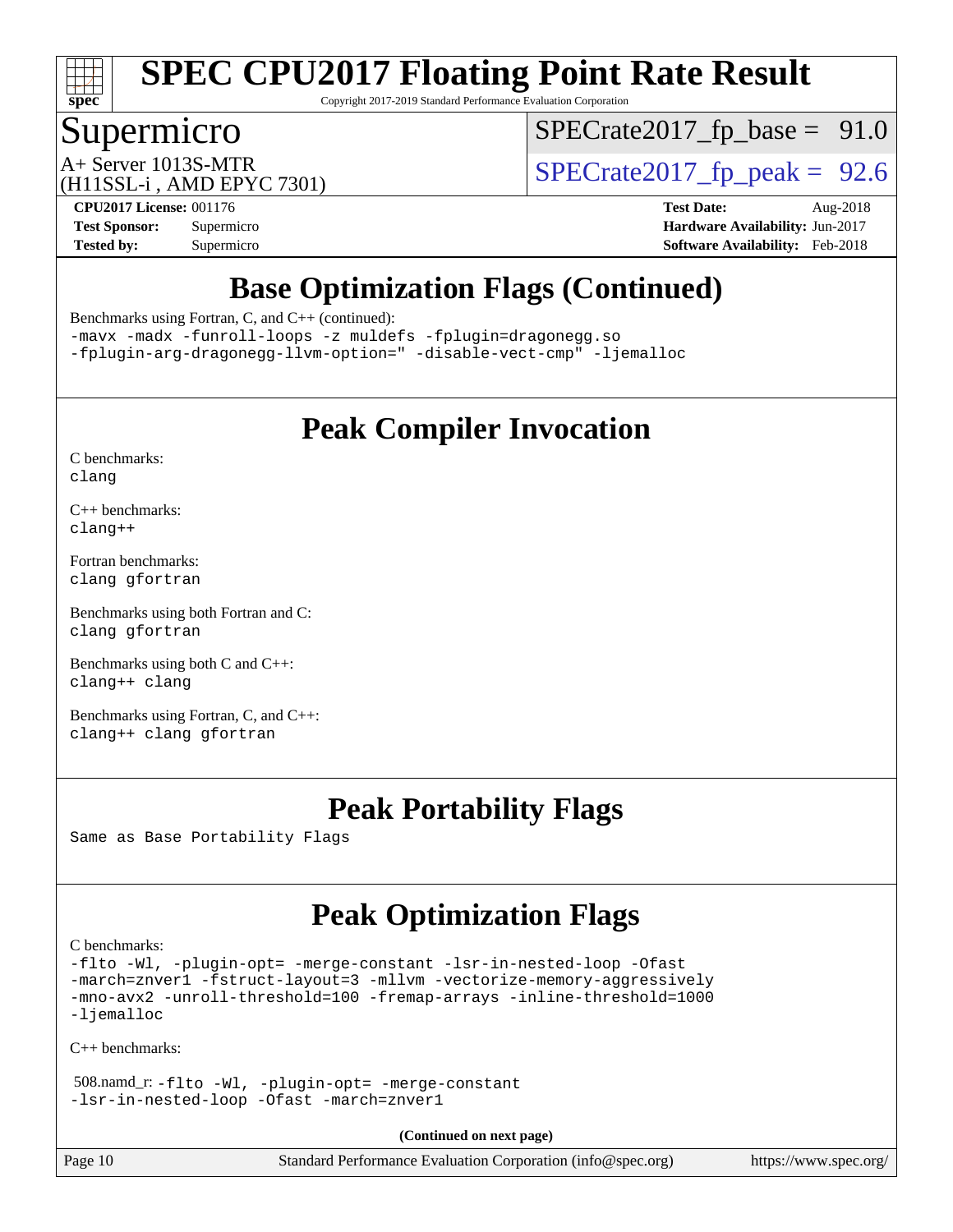

Copyright 2017-2019 Standard Performance Evaluation Corporation

### Supermicro

 $SPECTate2017_fp\_base = 91.0$ 

(H11SSL-i , AMD EPYC 7301)

A+ Server 1013S-MTR<br>(H11SSL in AMD EPVC 7301) [SPECrate2017\\_fp\\_peak =](http://www.spec.org/auto/cpu2017/Docs/result-fields.html#SPECrate2017fppeak) 92.6

**[CPU2017 License:](http://www.spec.org/auto/cpu2017/Docs/result-fields.html#CPU2017License)** 001176 **[Test Date:](http://www.spec.org/auto/cpu2017/Docs/result-fields.html#TestDate)** Aug-2018 **[Test Sponsor:](http://www.spec.org/auto/cpu2017/Docs/result-fields.html#TestSponsor)** Supermicro **[Hardware Availability:](http://www.spec.org/auto/cpu2017/Docs/result-fields.html#HardwareAvailability)** Jun-2017 **[Tested by:](http://www.spec.org/auto/cpu2017/Docs/result-fields.html#Testedby)** Supermicro **[Software Availability:](http://www.spec.org/auto/cpu2017/Docs/result-fields.html#SoftwareAvailability)** Feb-2018

# **[Peak Optimization Flags \(Continued\)](http://www.spec.org/auto/cpu2017/Docs/result-fields.html#PeakOptimizationFlags)**

 508.namd\_r (continued): [-finline-aggressive](http://www.spec.org/cpu2017/results/res2018q3/cpu2017-20180806-08191.flags.html#user_peakCXXOPTIMIZE508_namd_r_F-finline-aggressive) [-mllvm](http://www.spec.org/cpu2017/results/res2018q3/cpu2017-20180806-08191.flags.html#user_peakCXXOPTIMIZE508_namd_r_F-mllvm_76e3f86ef8d8cc4dfa84cec42d531db351fee284f72cd5d644b5bdbef9c2604296512be6a431d9e19d0523544399ea9dd745afc2fff755a0705d428460dc659e) [-unroll-threshold=100](http://www.spec.org/cpu2017/results/res2018q3/cpu2017-20180806-08191.flags.html#user_peakCXXOPTIMIZE508_namd_r_F-unroll-threshold) [-fremap-arrays](http://www.spec.org/cpu2017/results/res2018q3/cpu2017-20180806-08191.flags.html#user_peakCXXOPTIMIZE508_namd_r_F-fremap-arrays) [-inline-threshold=1000](http://www.spec.org/cpu2017/results/res2018q3/cpu2017-20180806-08191.flags.html#user_peakCXXOPTIMIZE508_namd_r_F-inline-threshold_1daf3e0321a7a0c1ea19068c818f3f119b1e5dfc986cc791557791f4b93536c1546ba0c8585f62303269f504aa232e0ca278e8489928152e32e0752215741730) [-ljemalloc](http://www.spec.org/cpu2017/results/res2018q3/cpu2017-20180806-08191.flags.html#user_peakEXTRA_LIBS508_namd_r_F-ljemalloc) 510.parest\_r: basepeak = yes [Fortran benchmarks](http://www.spec.org/auto/cpu2017/Docs/result-fields.html#Fortranbenchmarks): 503.bwaves\_r: [-flto](http://www.spec.org/cpu2017/results/res2018q3/cpu2017-20180806-08191.flags.html#user_peakEXTRA_LDFLAGS503_bwaves_r_F-flto) [-Wl,](http://www.spec.org/cpu2017/results/res2018q3/cpu2017-20180806-08191.flags.html#user_peakEXTRA_LDFLAGS503_bwaves_r_F-Wl_5f669859b7c1a0295edc4f5fd536c381023f180a987810cb5cfa1d9467a27ac14b13770b9732d7618b24fc778f3dfdf68b65521d505fc870281e0142944925a0) [-plugin-opt=](http://www.spec.org/cpu2017/results/res2018q3/cpu2017-20180806-08191.flags.html#user_peakEXTRA_LDFLAGS503_bwaves_r_F-plugin-opt_772899571bb6157e4b8feeb3276e6c06dec41c1bbb0aa637c8700742a4baaf7e7b56061e32ae2365a76a44d8c448177ca3ee066cdf7537598ff772fc461942c2) [-merge-constant](http://www.spec.org/cpu2017/results/res2018q3/cpu2017-20180806-08191.flags.html#user_peakEXTRA_FFLAGSEXTRA_LDFLAGS503_bwaves_r_F-merge-constant_bdb3ec75d21d5cf0ab1961ebe7105d0ea3b0c6d89a312cf7efc1d107e6c56c92c36b5d564d0702d1e2526f6b92f188b4413eb5a54b1f9e4a41f5a9bfc0233b92) [-lsr-in-nested-loop](http://www.spec.org/cpu2017/results/res2018q3/cpu2017-20180806-08191.flags.html#user_peakEXTRA_LDFLAGS503_bwaves_r_F-lsr-in-nested-loop) [-O3](http://www.spec.org/cpu2017/results/res2018q3/cpu2017-20180806-08191.flags.html#user_peakFOPTIMIZE503_bwaves_r_Olevel-gcc_2a8c613e11e2962ae78d693398304d6f1c12fa10320380cff05dd109643c60bb04214353a55f02d8022371d19f6dd940085da69c3a4516b2b7029e64f867e782)(gfortran) [-O3](http://www.spec.org/cpu2017/results/res2018q3/cpu2017-20180806-08191.flags.html#user_peakFOPTIMIZE503_bwaves_r_F-O3)(clang) [-mavx2](http://www.spec.org/cpu2017/results/res2018q3/cpu2017-20180806-08191.flags.html#user_peakFOPTIMIZE503_bwaves_r_F-mavx2) [-madx](http://www.spec.org/cpu2017/results/res2018q3/cpu2017-20180806-08191.flags.html#user_peakFOPTIMIZE503_bwaves_r_F-madx) [-funroll-loops](http://www.spec.org/cpu2017/results/res2018q3/cpu2017-20180806-08191.flags.html#user_peakFOPTIMIZE503_bwaves_r_F-funroll-loops) [-ffast-math](http://www.spec.org/cpu2017/results/res2018q3/cpu2017-20180806-08191.flags.html#user_peakFOPTIMIZE503_bwaves_r_F-ffast-math) [-fplugin=dragonegg.so](http://www.spec.org/cpu2017/results/res2018q3/cpu2017-20180806-08191.flags.html#user_peakEXTRA_FFLAGS503_bwaves_r_F-fpluginDragonEgg) [-fplugin-arg-dragonegg-llvm-option="](http://www.spec.org/cpu2017/results/res2018q3/cpu2017-20180806-08191.flags.html#user_peakEXTRA_FFLAGS503_bwaves_r_F-fplugin-arg-dragonegg-llvm-option_98400a9ab866ed0085f1e7306b6fe3b9aac45e0c6ce6c4c776296af40a6f95ac09a5771072dd0b0cdcb566a3e79e79d2a726fc48d436745311228115dad9979d) [-inline-threshold:1000"](http://www.spec.org/cpu2017/results/res2018q3/cpu2017-20180806-08191.flags.html#user_peakEXTRA_FFLAGS503_bwaves_r_F-dragonegg-llvm-inline-threshold_07e61fd64d703e09a3d6c9aee6ac288c2f7760387fb253286b0ad61651eb62a3a8ac21dc1f35cedb13440b70bea3f6cc5470d6ba8f82ad27d00629d560a26e62) [-ljemalloc](http://www.spec.org/cpu2017/results/res2018q3/cpu2017-20180806-08191.flags.html#user_peakEXTRA_LIBS503_bwaves_r_F-ljemalloc) [-lgfortran](http://www.spec.org/cpu2017/results/res2018q3/cpu2017-20180806-08191.flags.html#user_peakEXTRA_FLIBS503_bwaves_r_F-lgfortran_aee53aa7918ae35ea4e5035d616421204ae8a638c05873868b1aa8743e73ef3f738c1d9cddaea8bce7f96e18015ec2f72d6588008f90a113075c46bd34a5e3c3) [-lamdlibm](http://www.spec.org/cpu2017/results/res2018q3/cpu2017-20180806-08191.flags.html#user_peakEXTRA_FLIBS503_bwaves_r_F-lamdlibm_1db3d84841b8a1b4efe9441895380ccb52ec69ae4c885fce609f880d1f58d8b3c2693ad984247faf1d5c0b0abc492f2987ed2911d4dbfc830003ff87fe5a2273)   $549.$ fotonik $3d$ \_r: basepeak = yes 554.roms\_r: Same as 503.bwaves\_r [Benchmarks using both Fortran and C](http://www.spec.org/auto/cpu2017/Docs/result-fields.html#BenchmarksusingbothFortranandC):  $521.wrf\_r:$  basepeak = yes 527.cam4\_r: basepeak = yes [Benchmarks using both C and C++](http://www.spec.org/auto/cpu2017/Docs/result-fields.html#BenchmarksusingbothCandCXX): 511.povray\_r: [-flto](http://www.spec.org/cpu2017/results/res2018q3/cpu2017-20180806-08191.flags.html#user_peakCOPTIMIZECXXOPTIMIZEEXTRA_LDFLAGS511_povray_r_F-flto) [-Wl,](http://www.spec.org/cpu2017/results/res2018q3/cpu2017-20180806-08191.flags.html#user_peakEXTRA_LDFLAGS511_povray_r_F-Wl_5f669859b7c1a0295edc4f5fd536c381023f180a987810cb5cfa1d9467a27ac14b13770b9732d7618b24fc778f3dfdf68b65521d505fc870281e0142944925a0) [-plugin-opt=](http://www.spec.org/cpu2017/results/res2018q3/cpu2017-20180806-08191.flags.html#user_peakEXTRA_LDFLAGS511_povray_r_F-plugin-opt_772899571bb6157e4b8feeb3276e6c06dec41c1bbb0aa637c8700742a4baaf7e7b56061e32ae2365a76a44d8c448177ca3ee066cdf7537598ff772fc461942c2) [-merge-constant](http://www.spec.org/cpu2017/results/res2018q3/cpu2017-20180806-08191.flags.html#user_peakEXTRA_LDFLAGS511_povray_r_F-merge-constant_bdb3ec75d21d5cf0ab1961ebe7105d0ea3b0c6d89a312cf7efc1d107e6c56c92c36b5d564d0702d1e2526f6b92f188b4413eb5a54b1f9e4a41f5a9bfc0233b92) [-lsr-in-nested-loop](http://www.spec.org/cpu2017/results/res2018q3/cpu2017-20180806-08191.flags.html#user_peakEXTRA_LDFLAGS511_povray_r_F-lsr-in-nested-loop) [-Ofast](http://www.spec.org/cpu2017/results/res2018q3/cpu2017-20180806-08191.flags.html#user_peakCOPTIMIZECXXOPTIMIZE511_povray_r_F-Ofast) [-march=znver1](http://www.spec.org/cpu2017/results/res2018q3/cpu2017-20180806-08191.flags.html#user_peakCOPTIMIZECXXOPTIMIZE511_povray_r_march_082ab2c5e8f99f69c47c63adfdc26f9617958cc68d0b5dbfb7aa6935cde4c91d5d9c2fdc24e6781fa8a0299196f2f4ca8e995f825d797de797910507b4251bb3) [-fstruct-layout=3](http://www.spec.org/cpu2017/results/res2018q3/cpu2017-20180806-08191.flags.html#user_peakCOPTIMIZE511_povray_r_F-fstruct-layout) [-mllvm](http://www.spec.org/cpu2017/results/res2018q3/cpu2017-20180806-08191.flags.html#user_peakCOPTIMIZECXXOPTIMIZE511_povray_r_F-mllvm_76e3f86ef8d8cc4dfa84cec42d531db351fee284f72cd5d644b5bdbef9c2604296512be6a431d9e19d0523544399ea9dd745afc2fff755a0705d428460dc659e) [-vectorize-memory-aggressively](http://www.spec.org/cpu2017/results/res2018q3/cpu2017-20180806-08191.flags.html#user_peakCOPTIMIZE511_povray_r_F-vectorize-memory-aggressively) [-mno-avx2](http://www.spec.org/cpu2017/results/res2018q3/cpu2017-20180806-08191.flags.html#user_peakCOPTIMIZE511_povray_r_F-mno-avx2) [-unroll-threshold=100](http://www.spec.org/cpu2017/results/res2018q3/cpu2017-20180806-08191.flags.html#user_peakCOPTIMIZECXXOPTIMIZE511_povray_r_F-unroll-threshold) [-fremap-arrays](http://www.spec.org/cpu2017/results/res2018q3/cpu2017-20180806-08191.flags.html#user_peakCOPTIMIZECXXOPTIMIZE511_povray_r_F-fremap-arrays) [-inline-threshold=1000](http://www.spec.org/cpu2017/results/res2018q3/cpu2017-20180806-08191.flags.html#user_peakCOPTIMIZECXXOPTIMIZE511_povray_r_F-inline-threshold_1daf3e0321a7a0c1ea19068c818f3f119b1e5dfc986cc791557791f4b93536c1546ba0c8585f62303269f504aa232e0ca278e8489928152e32e0752215741730) [-finline-aggressive](http://www.spec.org/cpu2017/results/res2018q3/cpu2017-20180806-08191.flags.html#user_peakCXXOPTIMIZE511_povray_r_F-finline-aggressive) [-ljemalloc](http://www.spec.org/cpu2017/results/res2018q3/cpu2017-20180806-08191.flags.html#user_peakEXTRA_LIBS511_povray_r_F-ljemalloc) 526.blender\_r: basepeak = yes [Benchmarks using Fortran, C, and C++:](http://www.spec.org/auto/cpu2017/Docs/result-fields.html#BenchmarksusingFortranCandCXX) 507.cactuBSSN\_r: basepeak = yes The flags files that were used to format this result can be browsed at <http://www.spec.org/cpu2017/flags/gcc.2018-02-16.html> <http://www.spec.org/cpu2017/flags/aocc100-flags-revC-I.2018-02-16.html> <http://www.spec.org/cpu2017/flags/Supermicro-Platform-Settings-V1.2-Naples-revD.html>

You can also download the XML flags sources by saving the following links:

<http://www.spec.org/cpu2017/flags/gcc.2018-02-16.xml> <http://www.spec.org/cpu2017/flags/aocc100-flags-revC-I.2018-02-16.xml>

**(Continued on next page)**

Page 11 Standard Performance Evaluation Corporation [\(info@spec.org\)](mailto:info@spec.org) <https://www.spec.org/>